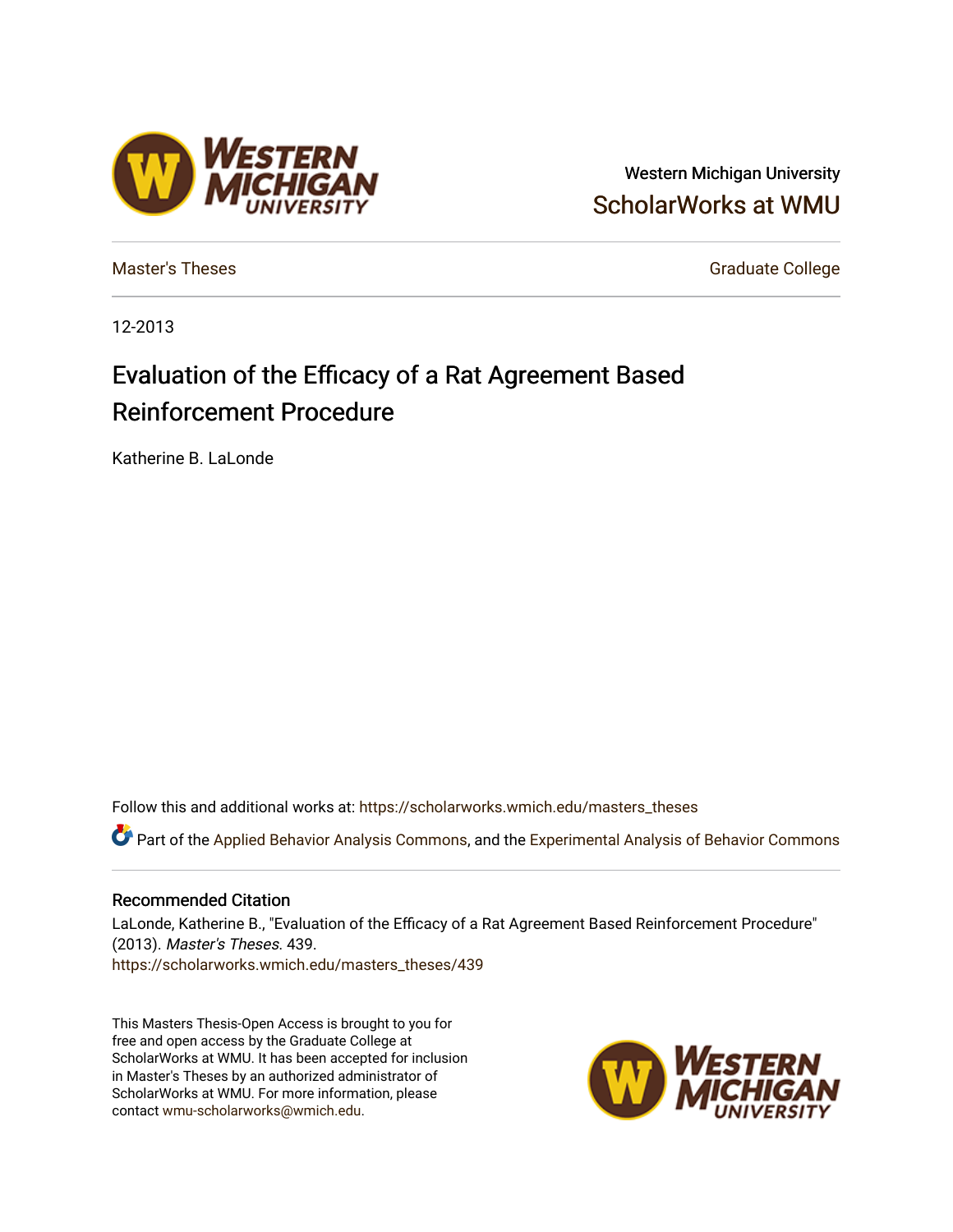# *EVALUATION OF THE EFFICACY OF A RAT AGREEMENT BASED REINFORCEMENT PROCEDURE*

*by*

*Katherine B. LaLonde*

*A thesis submitted to the Graduate College In partial fulfillment of the requirements For the degree of Master of Arts Psychology Western Michigan University*

 $\mathcal{A}^{\mathcal{A}}$ 

*Thesis Committee:*

*Alan Poling, Ph.D., Chair Cynthia Pietras, Ph.D Amanda M. Mahoney, Ph.D*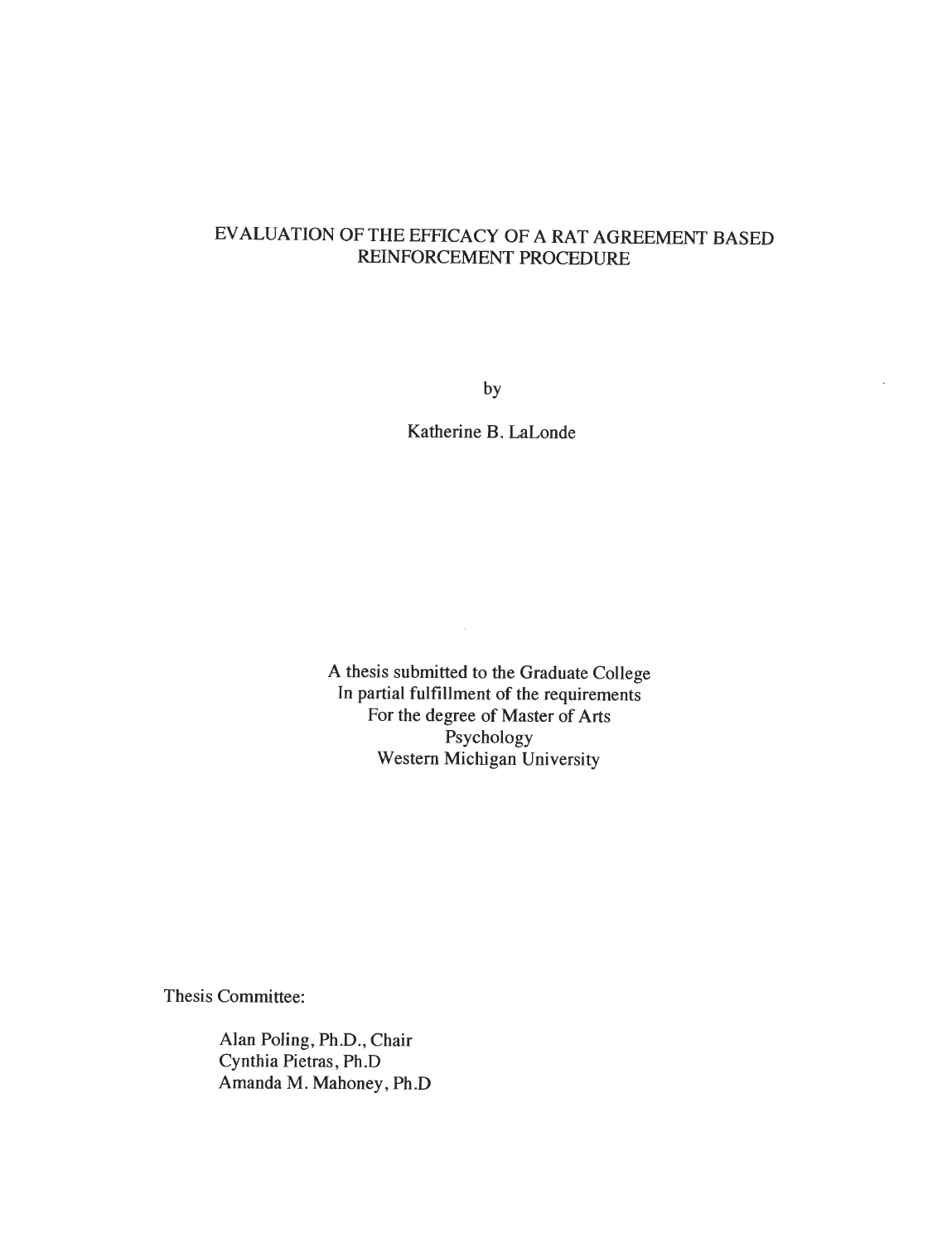### EVALUATION OF THE EFFICACY OF A RAT AGREEMENT BASED REINFORCEMENT PROCEDURE

Katherine B. LaLonde, MA

Western Michigan University, 2013

Since 2007, giant African pouched rats (Cricetomys gambianus) have been used successfully for detecting Tuberculosis (TB) positive patients. The rats are trained to detect TB-positive sputum samples through the use of operant conditioning techniques, in which an indicator response is rewarded with food. If the rats are to be used for first line screening of patients reinforcement could not be provided because the true status of the sample would be unknown. The present study evaluated the effects of a reinforcement-for-agreement procedure that could be used to reinforce indication responses when the true status of the sample is unknown. Four rats evaluated 100 sputum samples per session under two phases of the study: baseline and the reinforcement-for-agreement phase. During the reinforcement for agreement phase two rats evaluated samples under extinction and the remaining two rats evaluated the same samples and were rewarded only if they indicated on samples that both the first two rats made an indication response. Sensitivity and specificity rates did not greatly differ between the two conditions. These findings suggest that the reinforcement-for-agreement procedure may be a tenable option to use during first line screening or in areas in which other diagnostic methods are unavailable.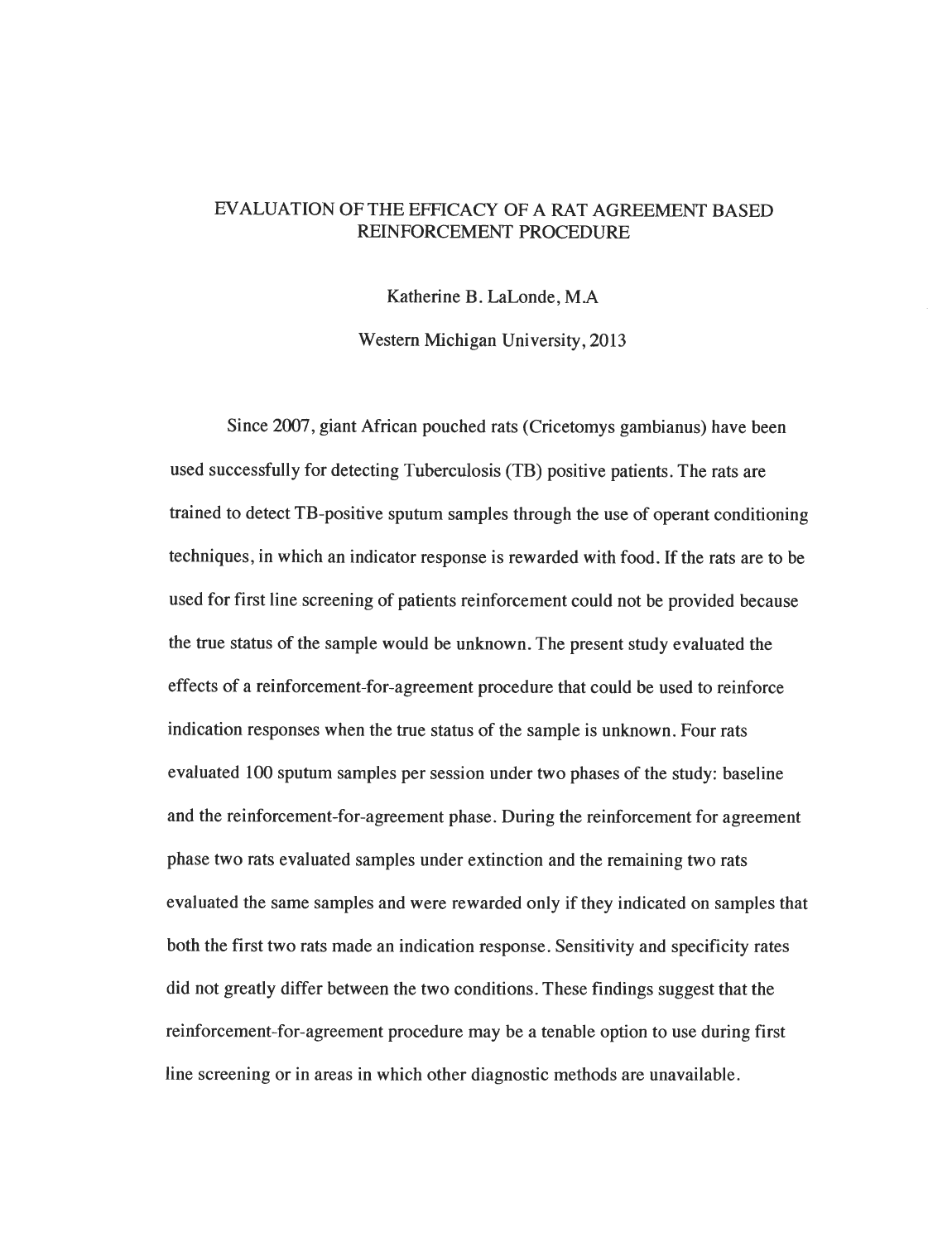Katherine B. LaLonde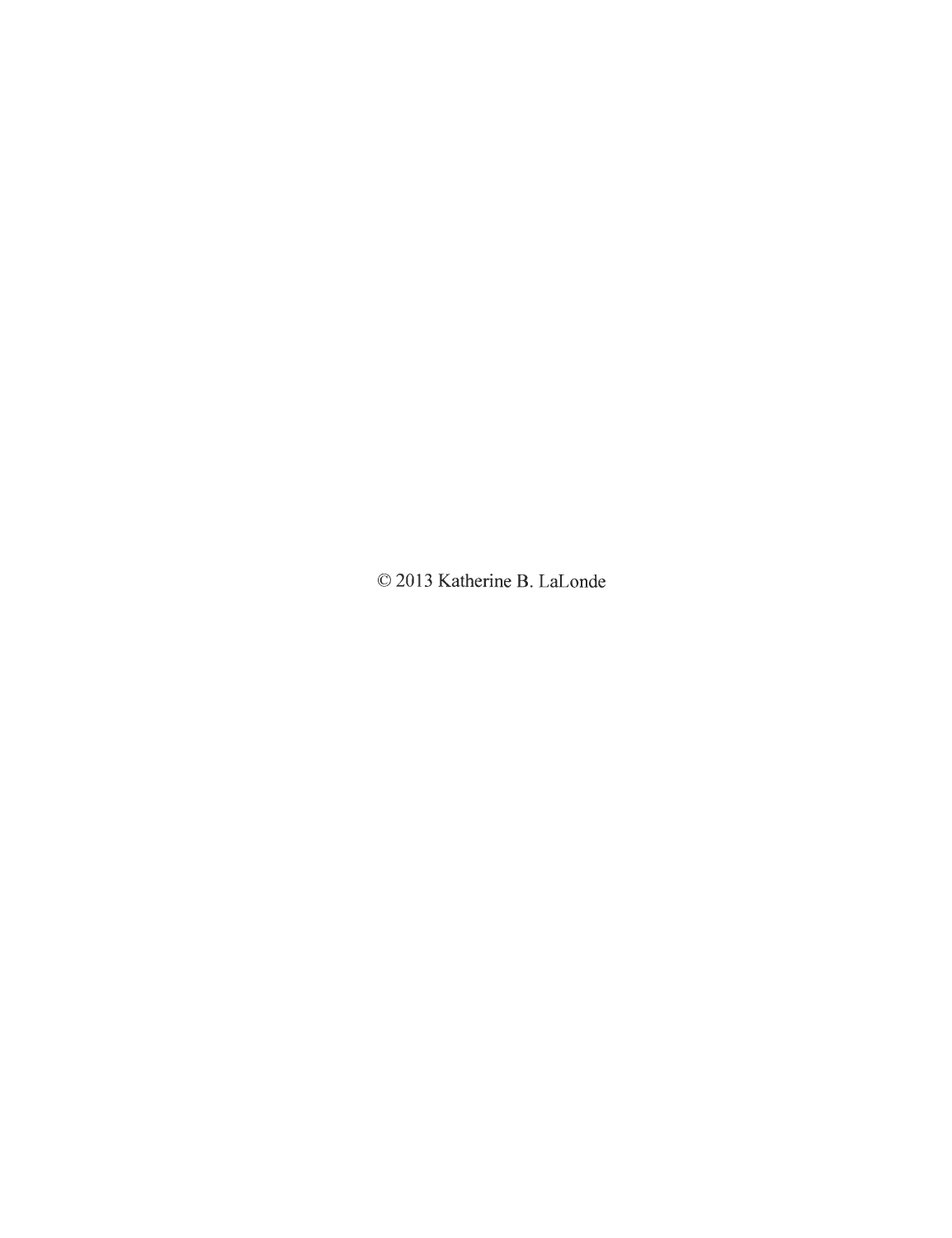#### ACKNOWLEDGMENTS

I would like to thank my advisor and thesis committee chair Alan Poling for his guidance and support. In my first semester he encouraged that we critically analyze the environment in which we live, and this task has had lasting effects in the way I view the world and has made me a stronger person. I'd like to thank Cynthia Pietras for her support and thoughtful comments on the current project. I'd like to thank Amanda Mahoney for thinking of me when the opportunity to go to Africa was available and for her support over the years. I would also like to thank John and Barb Esch for their endless guidance and support, without which I may have never pursued a career in behavior analysis. I will always carry our talks on life and behavior analysis with me. I'd like to thank all of the APOPO staff for their help while aboard. They immediately welcomed me into their family and culture and our talks during the trainings forever changed me.

There are not enough thanks for my parents who are my biggest fans and have supported every step of my professional career without question. Thanks for instilling a work ethic that rivals few early in life, even if that meant leaving the gym in tears.

Katherine B. La Londe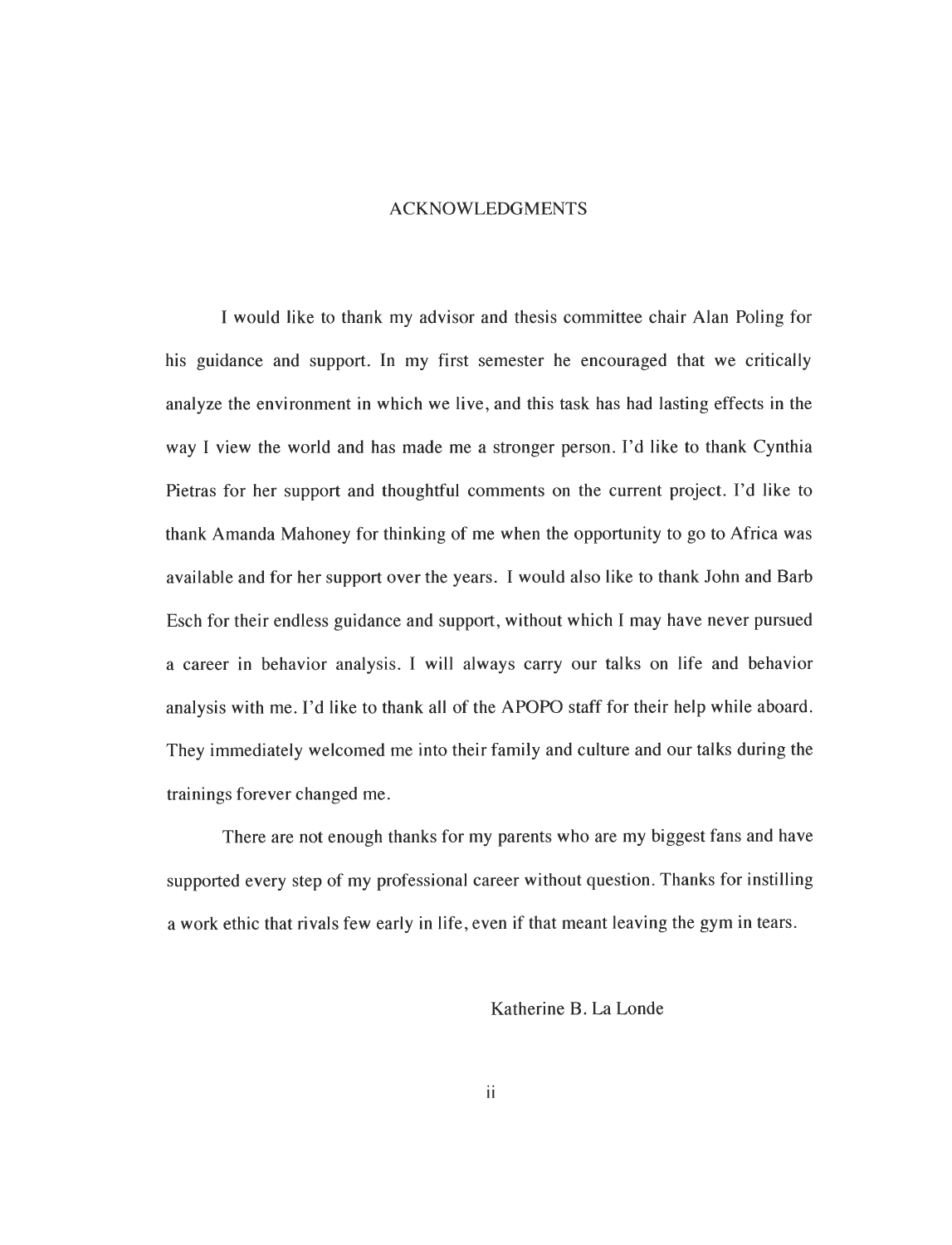# TABLE OF CONTENTS

|                                            | ii             |
|--------------------------------------------|----------------|
|                                            | V              |
|                                            | vi             |
| <b>CHAPTER</b>                             |                |
| L.                                         | $\mathbf{1}$   |
|                                            | $\overline{2}$ |
| TB Detection Rats: The Anti-Persoonsmijnen | 3              |
|                                            | $\overline{4}$ |
|                                            | 5              |
| Operational Use of Giant African Pouched   | $\tau$         |

| Reinforcement for Agreement: The Purpose |    |
|------------------------------------------|----|
|                                          | 12 |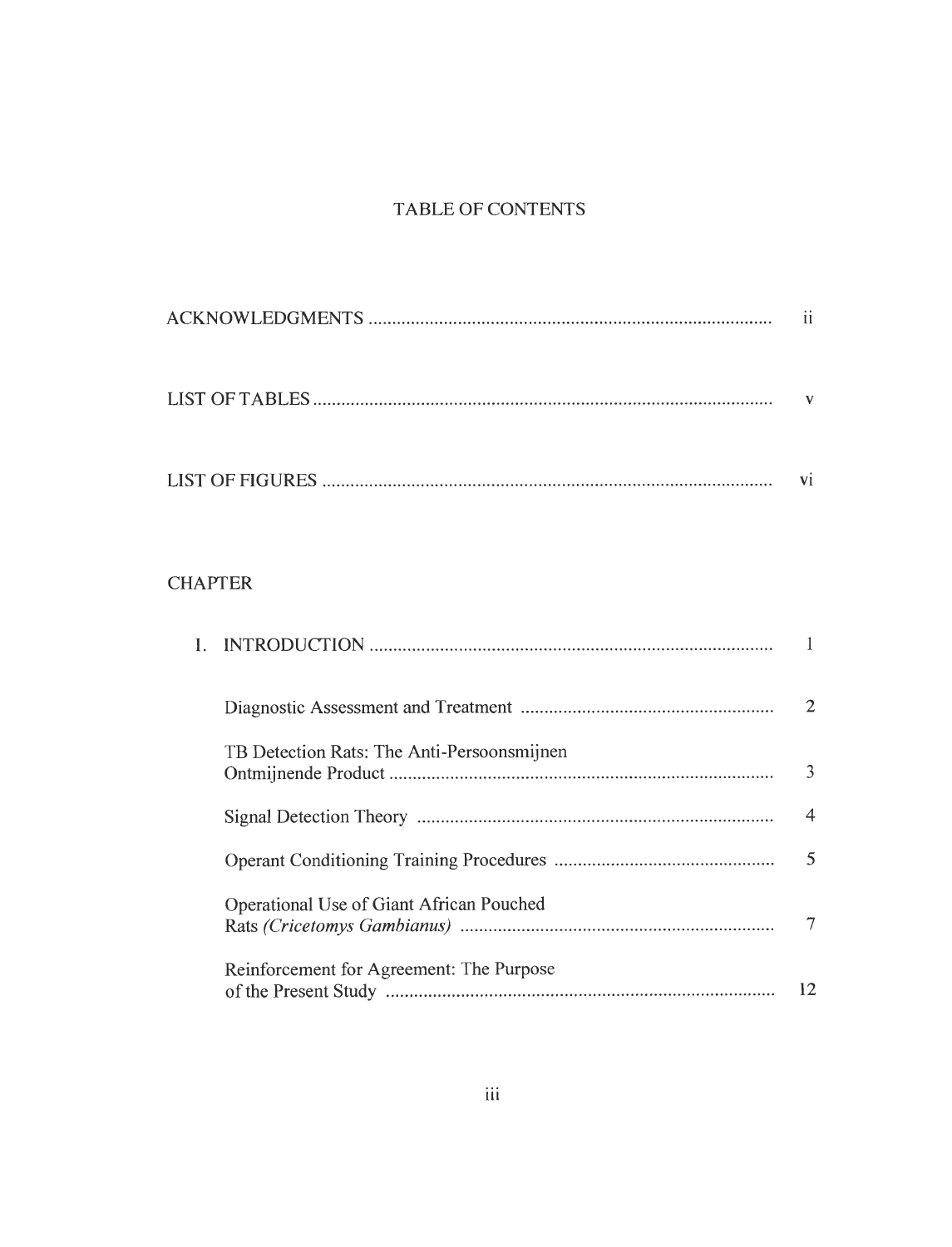# Table of contents-continued

# **CHAPTER**

| 21 |
|----|
| 32 |
| 36 |
| 37 |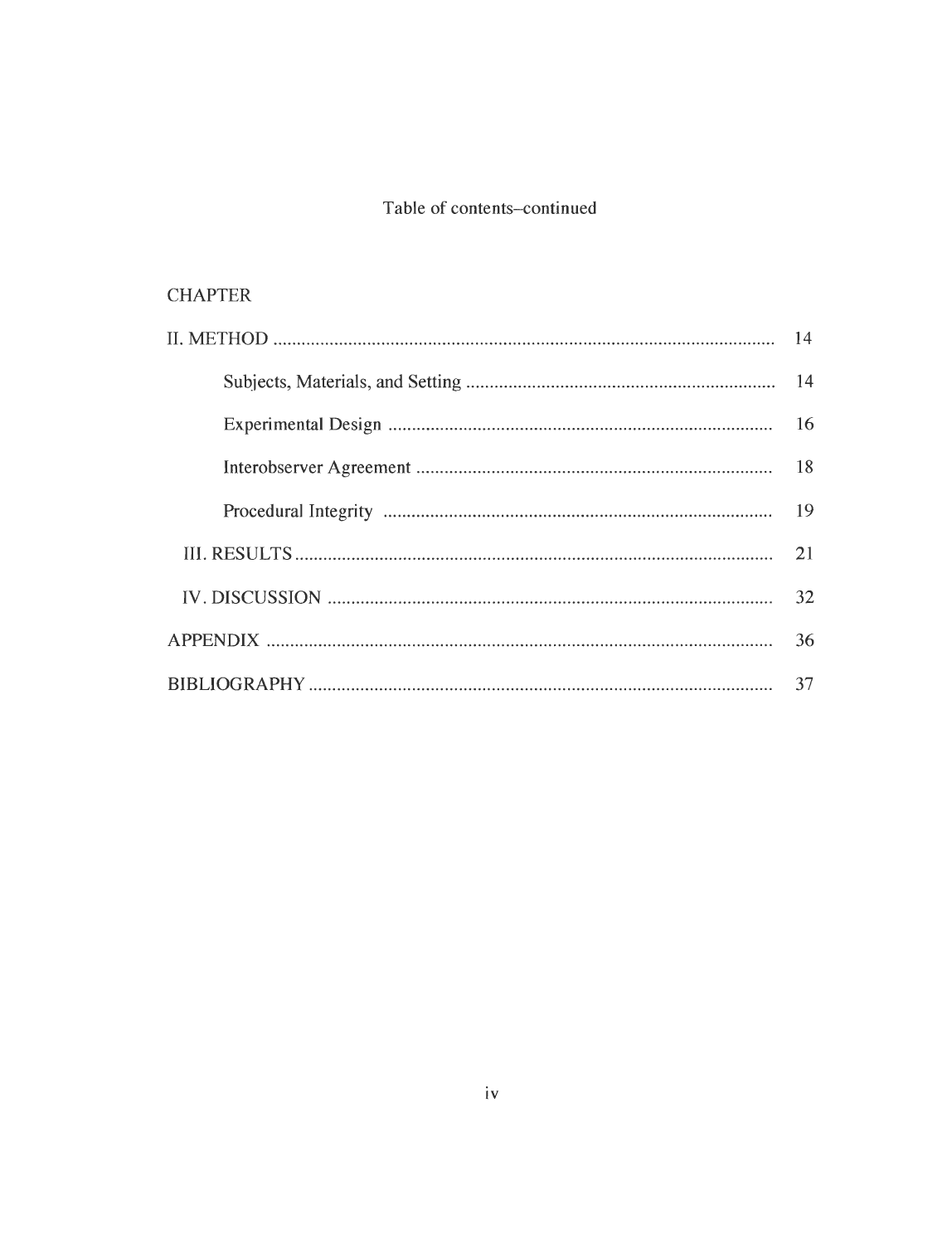# LIST OF TABLES

| 25 |
|----|
|    |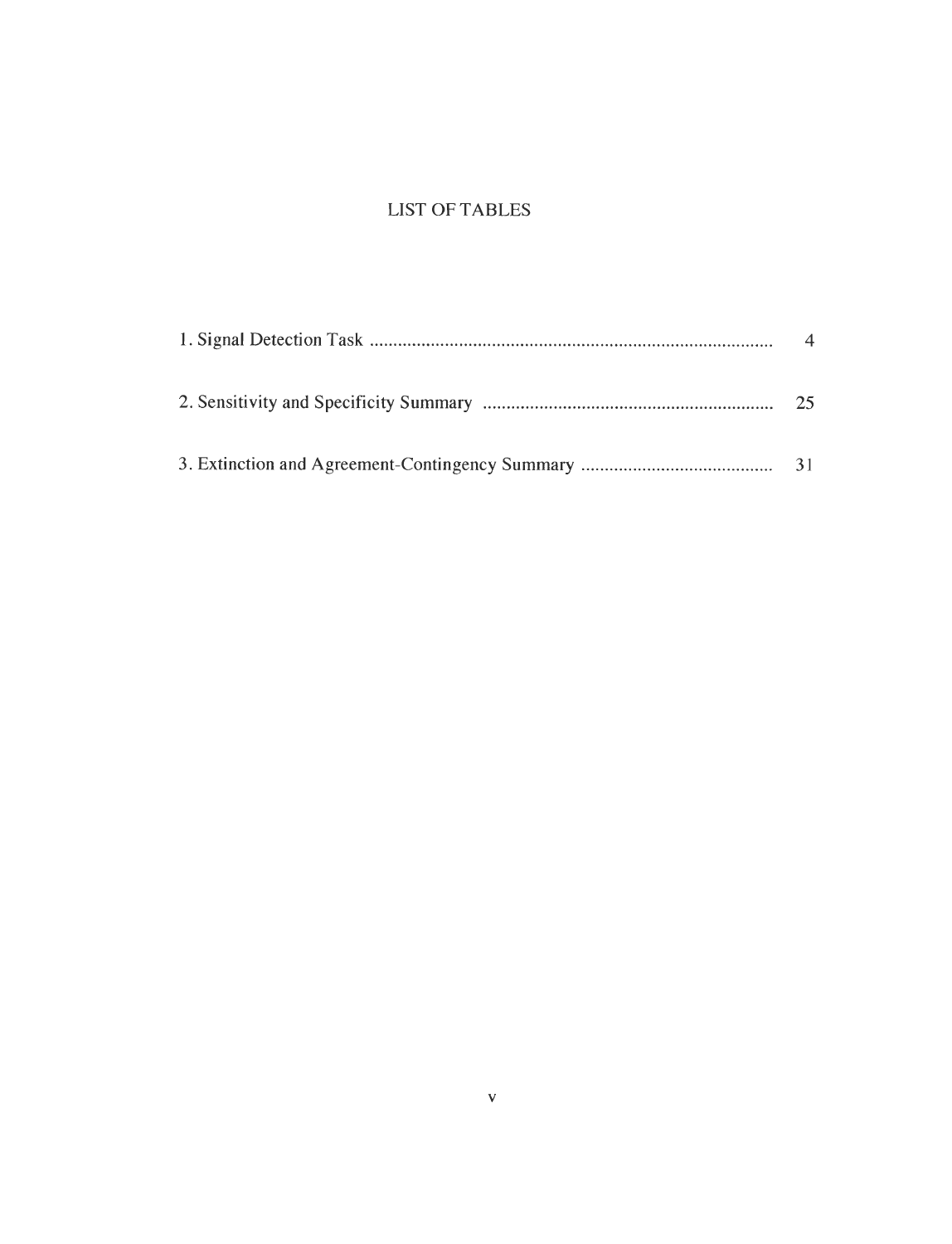# LIST OF FIGURES

|                                                                    | 22 |
|--------------------------------------------------------------------|----|
|                                                                    | 24 |
|                                                                    | 26 |
|                                                                    | 27 |
|                                                                    |    |
| 6. Average Specificity during Extinction and Agreement-Contingency | 30 |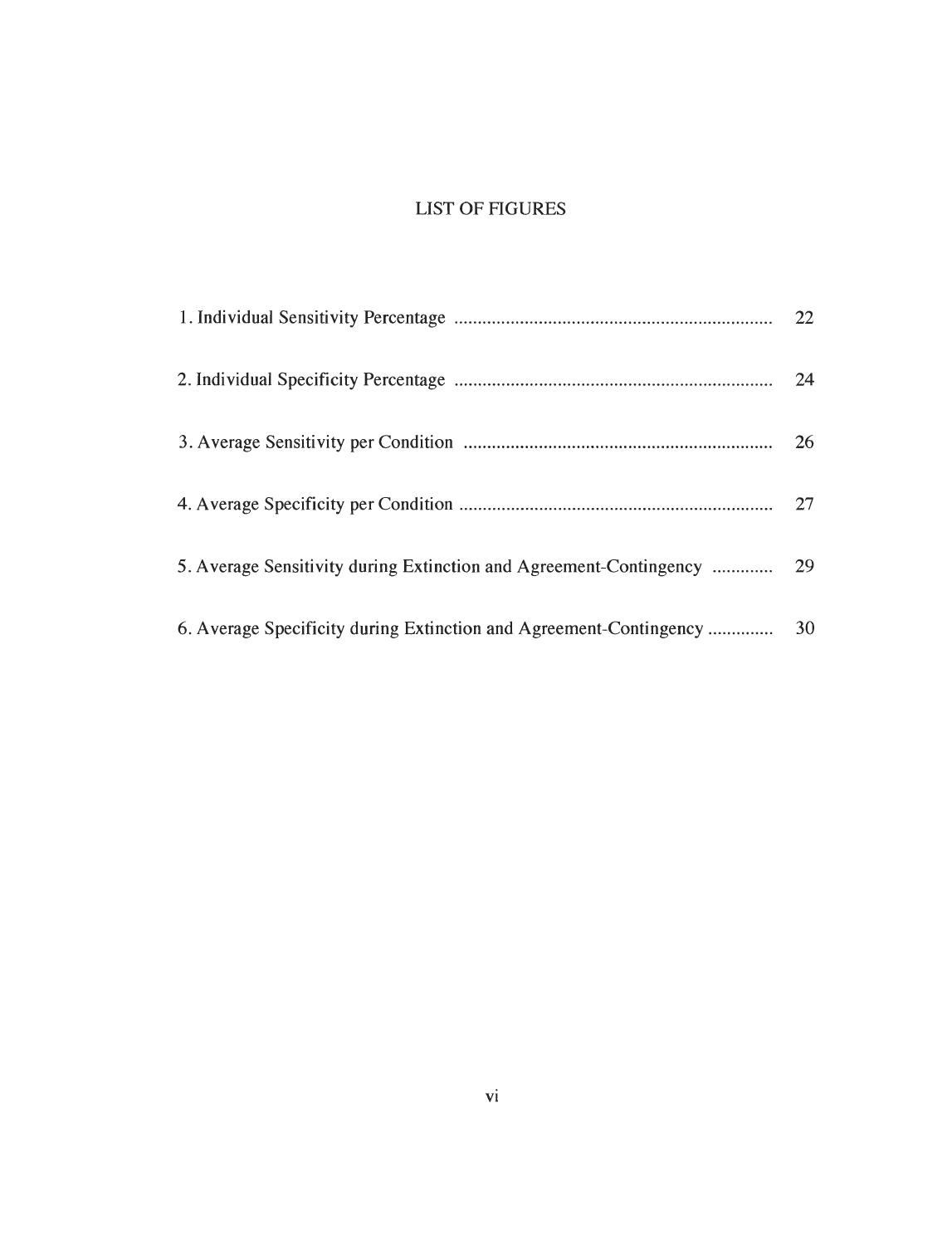#### *CHAPTER I*

#### *INTRODUCTION*

Developing countries are faced with many problems, including diagnosing and treating infectious diseases. Tuberculosis (TB) is an airborne infectious disease caused by bacteria **(Mycobacterium tuberculosis)** and is spread from person to person through microscopic droplets released into the air when someone coughs, speaks or sneezes. TB is second only to HIV/AIDS as the greatest killer worldwide due to a single infectious agent. Over 95% of TB deaths occur in low- and middle-income countries and it is among the top three causes of death in women aged 15 to 44. Sub-Saharan Africa has the greatest proportion of new cases, with over 260 new cases per 100,000 people in 2011.

In order for individuals to be treated for TB, the disease must first be diagnosed, which in developing countries can be difficult and expensive. The United Nations (UN), The World Health Organization (WHO), and hundreds of Nongovernmental Organizations (NGO) around the world are working together to develop effective and efficient procedures to diagnosis and treat TB in developing countries.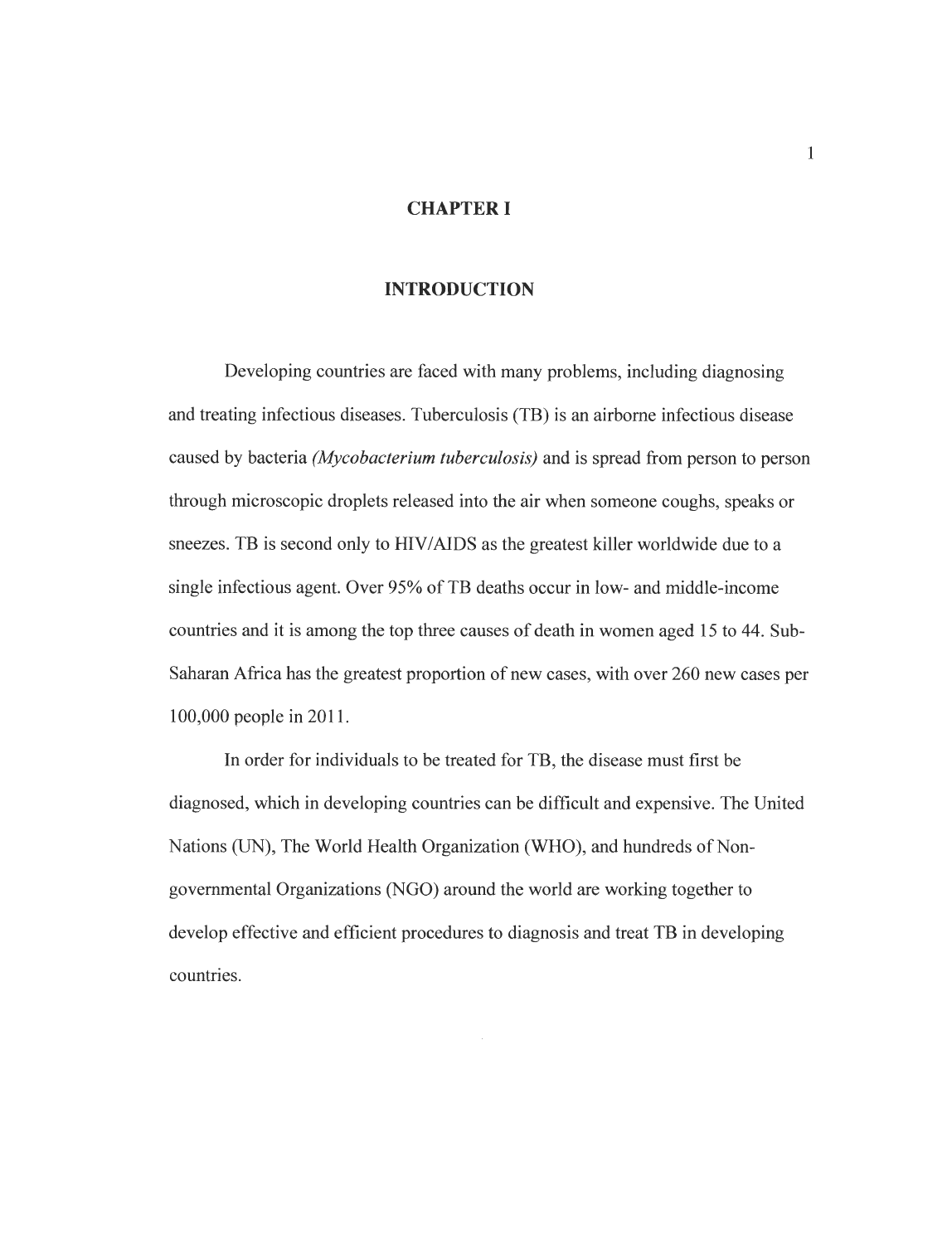#### *Diagnostic Assessment and Treatment*

The Stop TB Partnership (WHO, 2010) launched a global plan to halt and reverse the TB epidemic and reduce prevalence and death by half by 2015. In Africa alone this project will cost \$18.3 billion dollars. A majority of this money will be spent on increasing case detection in Africa by 80% by 2015 (with the goal of identifying 6.9 million new cases). Sophisticated methods (e.g., chest x-rays, polymerase chain reaction analysis) are currently used in developed countries but are not widely available in African countries. In these countries, diagnosing TB is mainly done by microscopic examination of sputum smears stained by the Ziehl Nelsen  $(ZN)$ method, which makes the acid-fast bacilli (AFB) that cause the disease visible as purple rods. Other methods sometimes used include fluorescent microscopy (FM) and culturing, the "gold standard" diagnostic, which requires laboratory facilities that are not readily available in resource-limited areas. In Tanzania, there are only three TB culture laboratories serving nearly 40 million people (WHO, 2010). Therefore, the ZN method is a vital tool for diagnosing TB in developing countries. Microscopy requires trained technicians to view slides that contain stained sputum samples and the procedure is both expensive and time consuming. On average, technicians can evaluate 20 specimens in an 8-hour working day (Weetjens, Mgode, Davis, Cox, & Beyene, 2009). Microscopy has been reported to have greater than 80% sensitivity for detecting cases of pulmonary tuberculosis in some settings (Van Deun, 2004) yet other reports have shown low and variable sensitivity rates (ranging from 20% to

 $\overline{2}$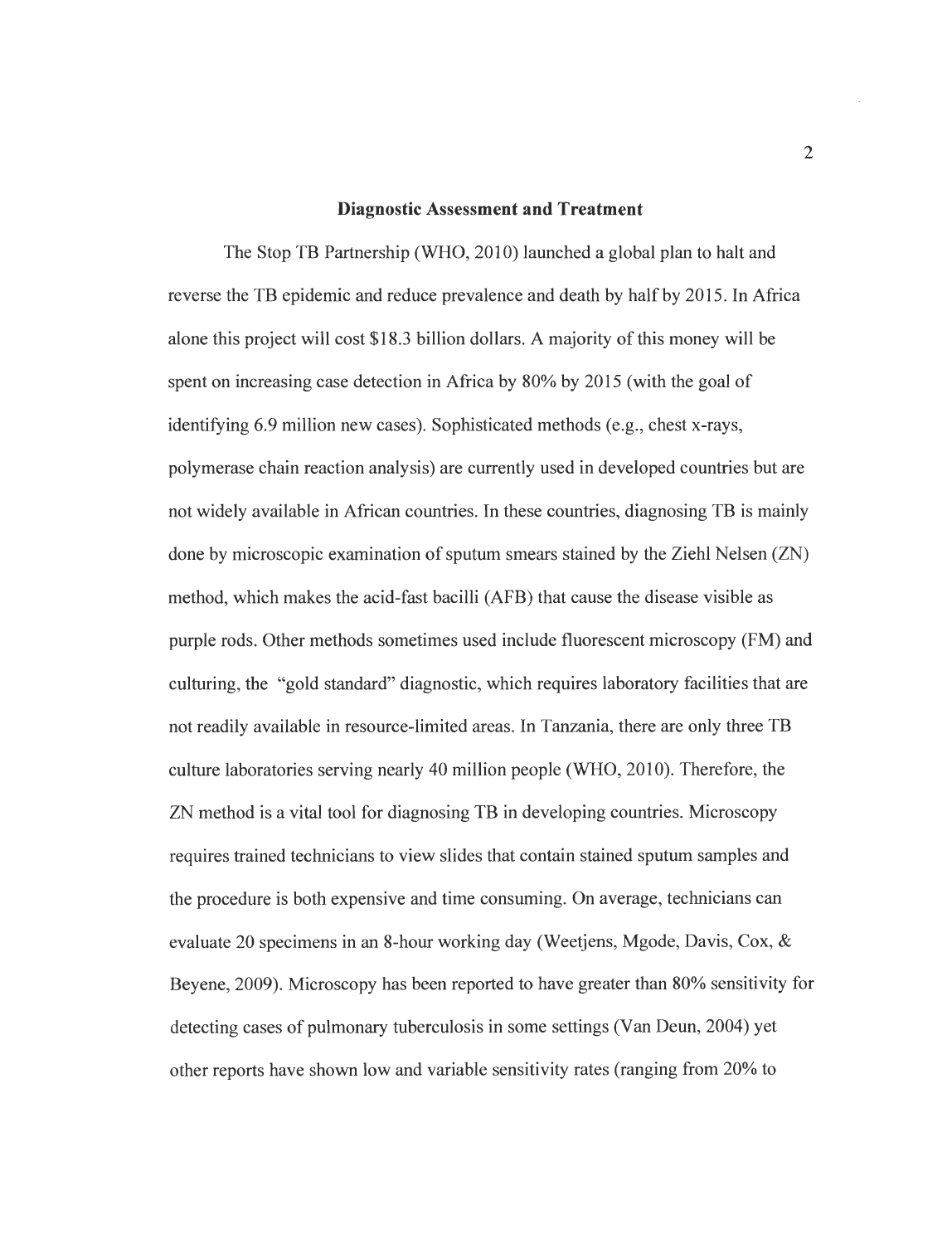60%) (Mendelson, 2007). Additionally smear-negative tuberculosis is disproportionately higher in HIV-positive than HIV-negative individuals and has been correlated with poor treatment outcomes, including death, in areas with high HIV prevalence rates (Mendelson, 2007). Finally, there are multiple variables that lead to false-positive and false-negative sputum smears (e.g., food particles in the sample and improper sputum collection) (Van Deun, 2004). Clearly, effective and efficient alternatives to microscopy are sorely needed. Among the alternatives being evaluated is the using of trained pouched rats to detect the smell of M. tuberculosis in human sputum samples.

#### *TB Detection Rats: The Anti-Persoonsmijnen Ontmijnende Product*

**Anti-Persoonsmijnen Ontmijnende Product** (APOPO) is a Belgian NGO specializing in the application of rat scent detection technology to solve humanitarian problems. APOPO personnel use operant conditioning techniques to train African pouched rats **(Cricetomysgambianus)** to detect the odor of 2,4,6-trinitrotluene (TNT), the primary explosive in most landmines and the microorganism **(Mycobacterium tuberculosis)** that causes TB in human sputum samples. Appropriately trained rats are used operationally for both landmine and TB detection (Mahoney, Weetjens, Cox, Beyene, et al., 2001; Poling, Weetjens, Cox, Beyene, Sully, 2010b), allowing previously hazardous land to be returned to locals and patients with active TB to be detected and subsequently treated. APOPO also is currently conducting pilot studies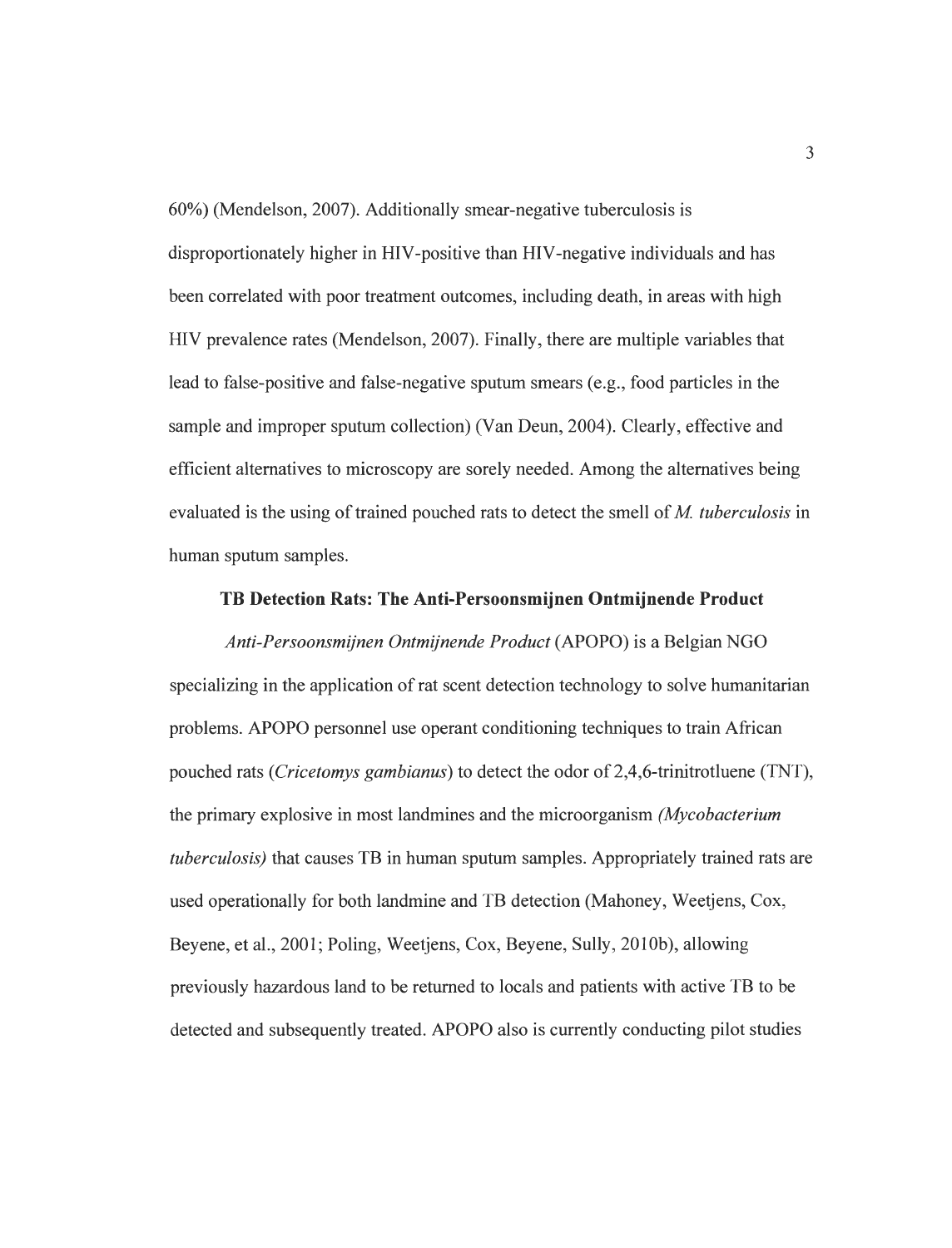to evaluate the feasibility of using the rats to detect**salmonella** and living humans buried in rubble (e.g., collapsed buildings).

#### *Signal Detection Theory*

The rats are trained using operant conditionings procedures (Skinner, 1957) using a signal detection task (SDT; Green and Swets, 1966). A standard SDT involves two stimulus classes: 1) signal superimposed on noise and 2) noise alone; and two response classes 1) the organism responds "yes" (i.e., stimulus is present) and 2) the organism responds "no" (i.e., stimulus is absent). This arrangement produces four stimulus-response events; hits, correct rejections, false alarms, and misses. The table below illustrates the four possible outcomes in a SDT using the rat's behavior and the presence and absence of TB bacteria.

|  |  |  |  | <i>Table 1.</i> Signal Detection Task |  |
|--|--|--|--|---------------------------------------|--|
|--|--|--|--|---------------------------------------|--|

|                            | TRUE STATE OF AFFAIRS IN THE SPUTUM SAMPLE |                            |  |  |  |  |  |
|----------------------------|--------------------------------------------|----------------------------|--|--|--|--|--|
|                            | Mycobacterium tuberculosis                 | Mycobacterium tuberculosis |  |  |  |  |  |
| Rat Indication             | present                                    | absent                     |  |  |  |  |  |
| <b>Indication Response</b> |                                            |                            |  |  |  |  |  |
| (TB present)               | Hit                                        | False Alarm                |  |  |  |  |  |
| No indication              |                                            |                            |  |  |  |  |  |
| response                   |                                            |                            |  |  |  |  |  |
| (TB absent)                | <b>Miss</b>                                | Correct rejection          |  |  |  |  |  |

By dividing the total hits by the total hits plus total misses and multiplying by 100% a quantitative measure of the sensitivity of the rats is provided. Sensitivity summarizes how good the rat is at identifying which samples have **Mycobacterium**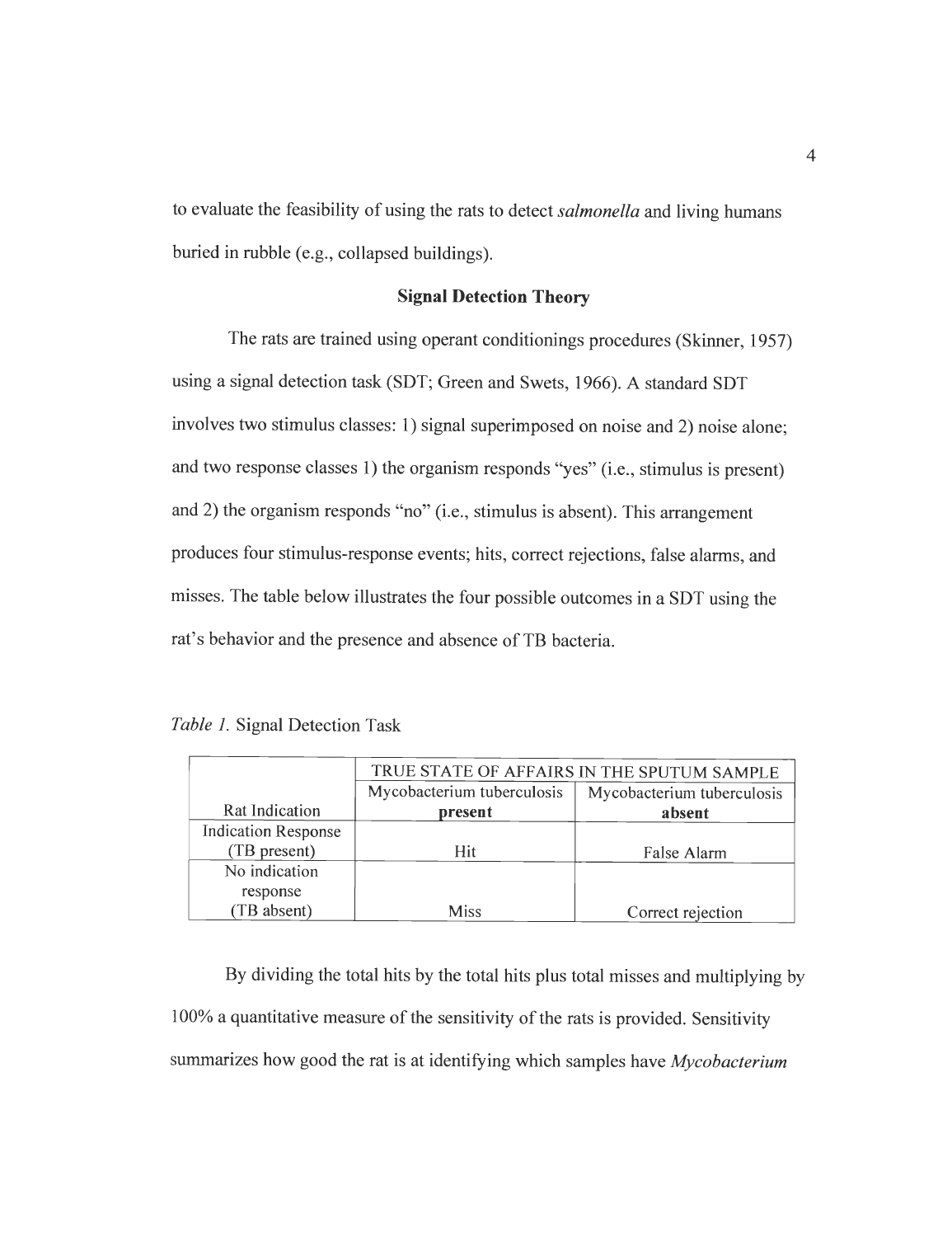**tuberculosis** bacteria present. In contrast, specificity refers to the probability that a test indicates that a sample is disease free when in fact it is disease free. In the case of the rats' task, this is how well the rats withhold a response (i.e., correct rejection) when that sample is in fact negative. By dividing total correct rejections by total correct rejections plus total false alarms and multiplying by 100% a quantitative measure of specificity is determined.

#### *Operant Conditioning Training Procedures*

Operant conditioning procedures are used to establish indication responses in the presence of a stimulus (a hit). That is, rats are trained through the differential reinforcement of hits to make indication responses (e.g., pausing or scratching) only in the presence of the TB bacteria. TB-positive and TB-negative human sputum samples are obtained from Direct Observation of Treatment – Short Course (DOTS) centers located in Dar es Salaam, Tanzania. DOTS centers provide free TB screening via microscopy. Because microscopy has high specificity (i.e., a low false positive rate), almost all of the samples deemed TB-negative at the DOTS centers are indeed free of *M. tuberculosis*. Because the sensitivity of microscopy is variable, but typically low, some samples deemed TB-positive at the DOTS centers actually do not contain **M. tuberculosis.** This does not pose a serious issue in training the rats, but it can falsely reduce their specificity, because all rat identifications of DOTS-negative samples that actually contain **M. tuberculosis** are considered as false alarms, which is incorrect relative to the true state of affairs.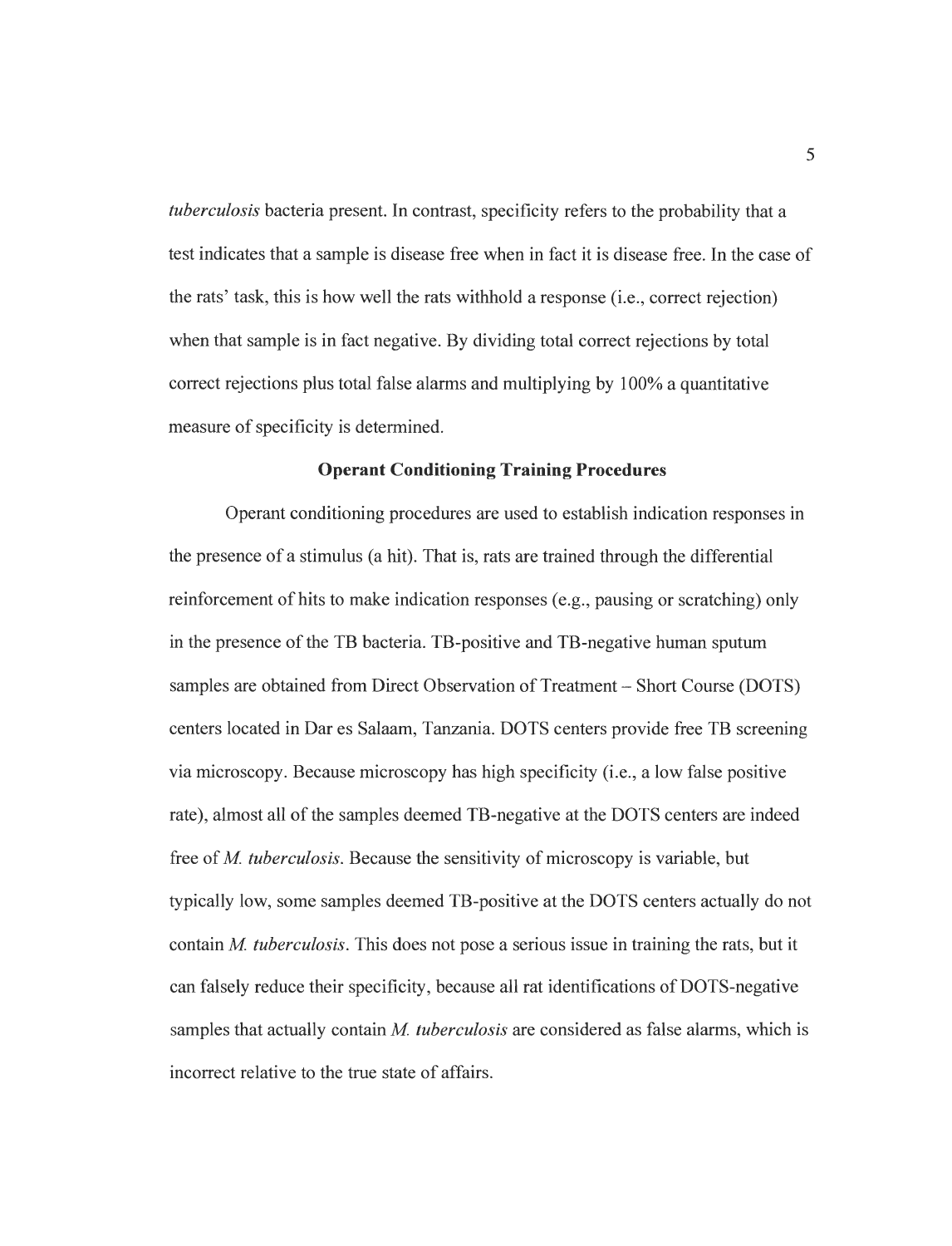Training rats to identify TB begins early in the rat's life and requires progressive stages, which are described in detail in past publications (e.g., Poling et al., 2010; Verhagen et al., 2003).

First, the rats are socialized to human contact, smells, and noises. When rats do not engage in escape behaviors when they are picked up or hear novel sounds they begin clicker training (Pryor, 2002). In this phase they are placed in an experimental chamber with three holes located in a line along the chamber's center. A click sound is established as a conditioned reinforcer by delivering food immediately after each click. The click also becomes a discriminative stimulus to approach the food hole located on the side of the chamber because food is only presented through this hole, and only following clicks. Once the rat reliably walks to the food hole upon the sound ofthe click, it is trained to detect the target scent. A TB-positive sample is placed under one hole in a floor of the cage and rats are trained to place their nose in that hole; the other holes are closed during this training. The rat's behavior is conditioned by progressively delaying the click when its nose is in the hole in order to reach the terminal target. The terminal target is to have the rat hold its nose in the hole for approximately 5 s.

The final training stage is discrimination training in which two additional holes are opened which contain samples absent of TB and the location of the TB sample is randomly distributed among the three holes. Pausing above TB-positive samples for at least 5-s is reinforced with food. All other responses have no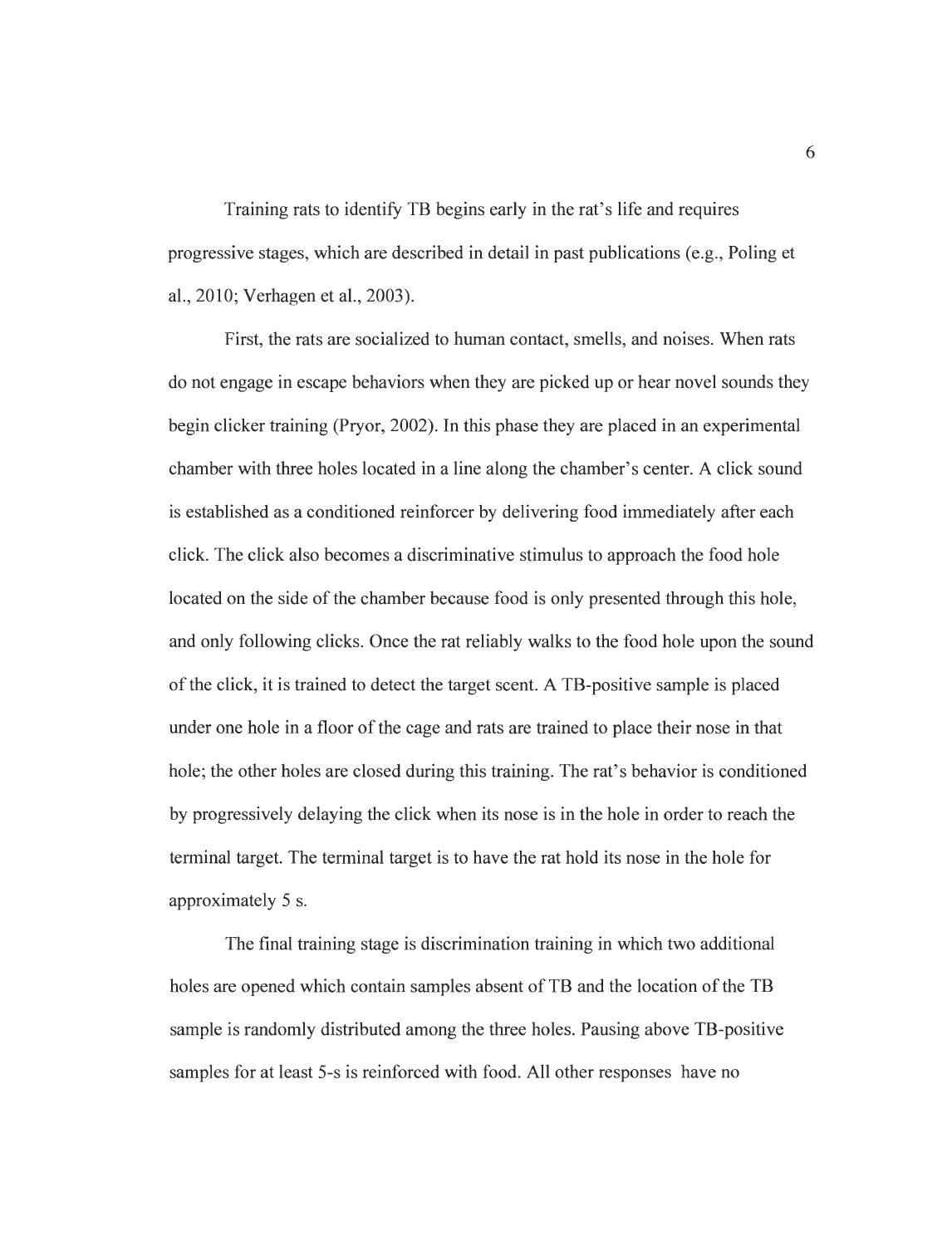programmed consequences. Finally, rats graduate to working in a 10-hole experimental chamber. Rats are exposed to 50 to 100 samples per day of which 5- 20% are known TB positives. When rats display high sensitivity and specificity under these conditions, they are used operationally in second-line screening.

#### *Operational Use of Giant African Pouched Rats (Cricetomys Gambianus)*

When APOPO started breeding and socializing Giant African Pouched rats **(Cricetomys gambianus)** there was research to suggest rats could be trained for use in explosive detection (Nolan, Weinstein, & Weinstein, 1978). This particular species was evaluated for demining in Africa for several reasons. First, the olfactory system of **Cricetomysgumbianus** is highly sensitive resulting in superior smelling capacity. Breeding and training occur quickly and the rats can live up to eight years in captivity, allowing a long working life. The rats are resistant to sub-Saharan African diseases, which reduces the likelihood ofillness. Thus, training **cricetomys gumbianus**to detect explosives seemed both efficient and potentially effective given years of stimulus discrimination research using laboratory rats (e.g., Iverson  $&$  Lattal, 1991 a, b). After some initial success with the landmine detection rats, APOPO started investigating the use **of cricetomys gumbianus** to detect the presence ofTB.

APOPO started second-line screening in 2007 after successful completion of a proof of principle study (Weetjens, Mgode, Machangu'u et al., 2009). In this study, two rats were trained using the procedures described above. The rats evaluated positive and negative samples determined through culturing (gold standard). Over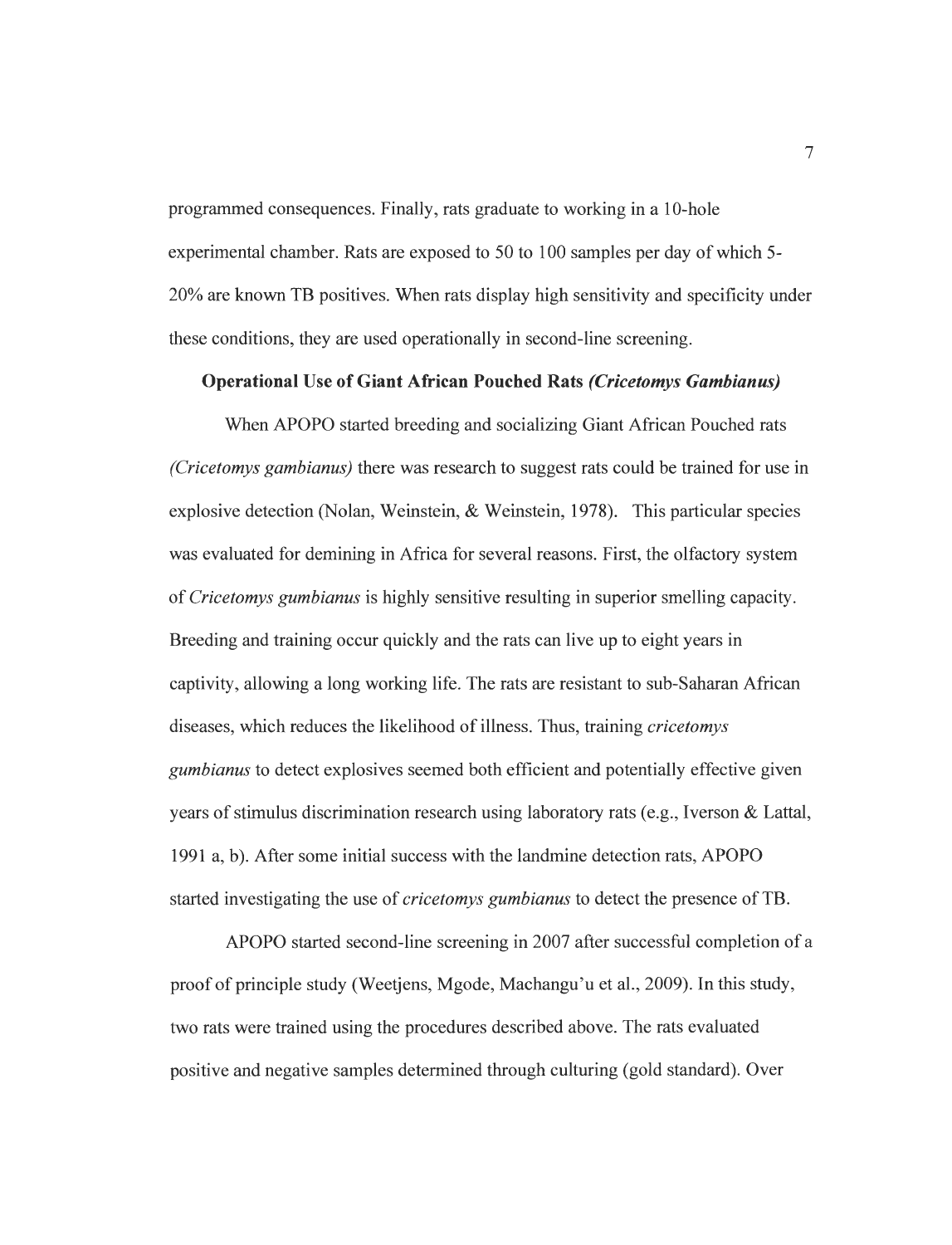seven days the rats evaluated 817 sputum samples, of which 67 were TB positive. Sensitivity, specificity, positive predictive value (PPV), and negative predictive value (NPV) were calculated for each rat. The PPV is defined as the number of true positives divided by the number of true positives plus false positives. NPV is defined as the number of true negatives divided by the number of the true negatives plus false negatives. Both rats had sensitivities of 73%, which is well above the usual sensitivity ofmicroscopy (Steingart et al., 2006), as well as high specificities (93% and 93.8%), good PPVs (48 and 51), and high NPVs (both 97.5).

Based on these findings, the Tanzanian Ministry of Health allowed the rats to be used during second-line screening of sputum samples provided by DOTS centers' patients. Second-line screening means that sputum samples are first screened at DOTS centers, then they are screened by APOPO's rats. As noted, APOPO collects both positive and negative samples from the DOTS centers located in Dar es Salaam. In Dar es Salaam, the incidence of TB is 418 per 100,000 people (APOPO, 2012). Once the samples arrive at APOPO's laboratory they are inactivated using heat treatment in an autoclave, which ensures the sputum is not contagious, as is essential for the trainers' and rats' protection. Samples identified as positive at the DOTS centers are used as reinforcement samples. That is, if a rat makes an indication response above a DOTS-positive sample, a click is provided followed by the food reinforcer. Iftwo or more rats make the indication response on a DOTS-negative sample the sample is later checked by FM in APOPO's laboratory. If FM confirms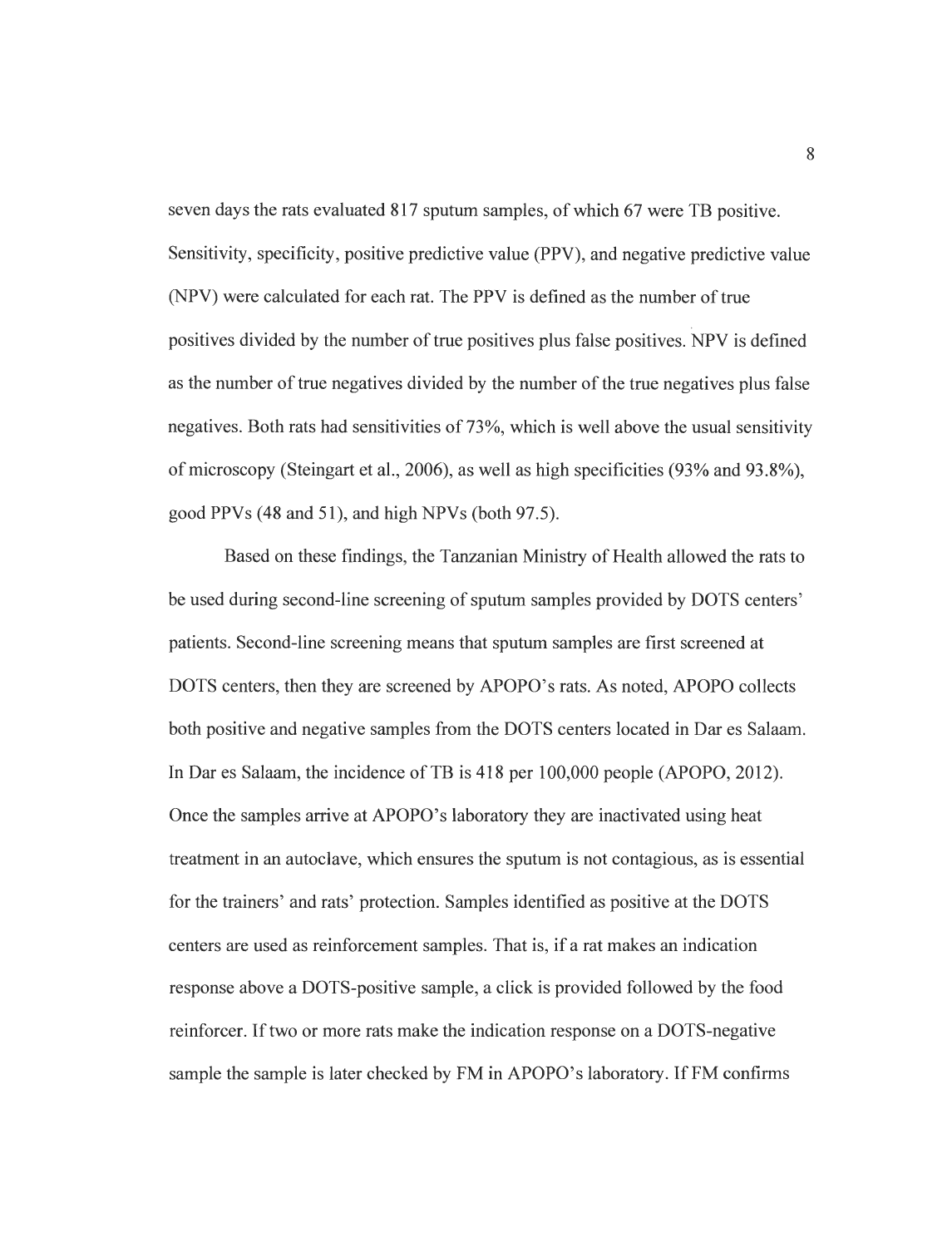the presence of *M. tuberculosis* in the sample, APOPO personnel report the additional case findings to the DOTS centers, whose stafftracks the patient and initiate treatment. After the proof of principle study, Weetjens et al., (2009) reported initial results of APOPO's second-line screening. Sputum smears were first analyzed by DOTS centers microscopy then by the rats. Positive indications by the rats on samples evaluated as negative by the microscopies were confirmed by a second microscopy. Samples from 15,041 patients were evaluated. The DOTS centers detected TB in 1,838 of the patients, whereas the rats detected the disease in 2,415 patients. The cases detected by rats but missed by DOT centers increased TB detection by 31.4%. Since then, APOPO has continued to train and use rats in second-line screening.

In 2009, samples were collected from seven DOTS centers in Dar es Salaam. Rats identified an additional 620 patients, not found by the centers. This increased new case detection rate by 44% (Poling et al., 2009)

In 2010 APOPO's second-line rats investigated samples from 12,329 patients. Each patient supplied two or three samples and between eight and ten rats inspected each sample. Samples the DOT centers determined to be TB-negative but were indicated on by at least two rats were re-evaluated by a technician at APOPO's laboratory using ZN or FM methods. Overall, there were 22,858 DOTS-negative samples. Using a cut-off of having at least two rats indicate on a sample the overall sample-wise sensitivity relative to the combined results of DOTS and APOPO microscopy was 89% and specificity was 76.3%. The overall patient-wise sensitivity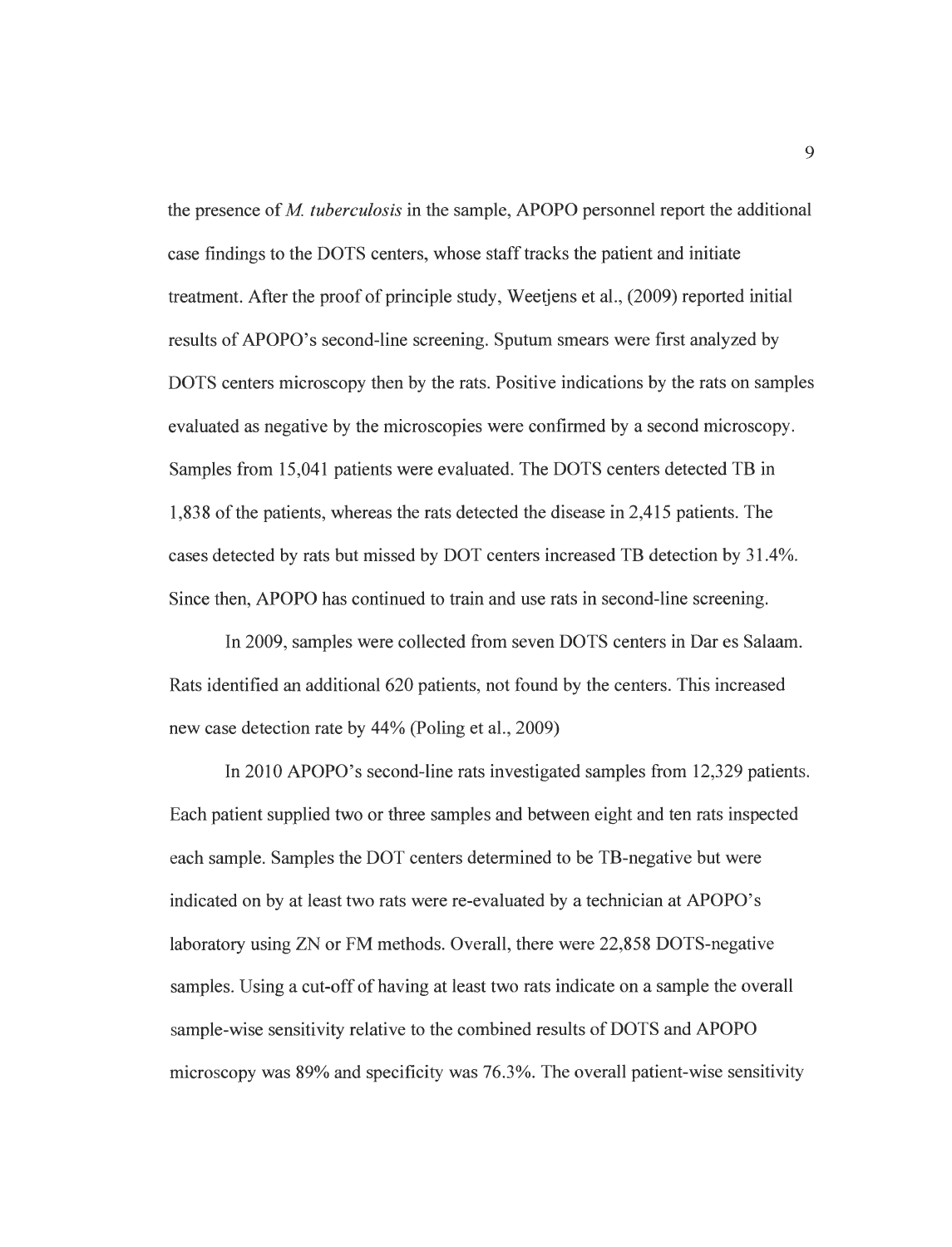was 95.6% and specificity was 73.6% This resulted in a total of 716 new cases of TB found by APOPO rats that were not detect by the DOTS center (Mahoney et al., 2011).

APOPO's research suggests that pouched rats can substantially increase newcase detections when used for second-line screening of sputum samples initially evaluated by ZN microscopy. Unfortunately, in resource-poor areas many people do not have access to microscopy, and there is widespread recognition that for effective worldwide TB detection a cheap, fast and accurate first-line screen is needed (WHO, 2010). It is possible that trained pouched rats could meet some ofthis need, but using the rats for first-line screening poses one substantial challenge: How can differential reinforcement be arranged for pouched rats under conditions where the only available TB diagnostic is the rats? As previously described, the status of samples received from DOTS centers (i.e., TB-negative or TB-positive) is used to determine whether identification responses to those samples are reinforced. In first-line screening, samples would come directly from patients to APOPO and an alternative strategy for arranging reinforcement would be required. If such an arrangement were not tenable, than it would not be possible to arrange differential reinforcement and the rats would be forced to work in extinction, which would adversely affect their performance. Although many variables affect performance in extinction (e.g., Cooper, Heron,  $\&$ Heward, 2007), and its effects change over time (Grow, Kelley, Roane, &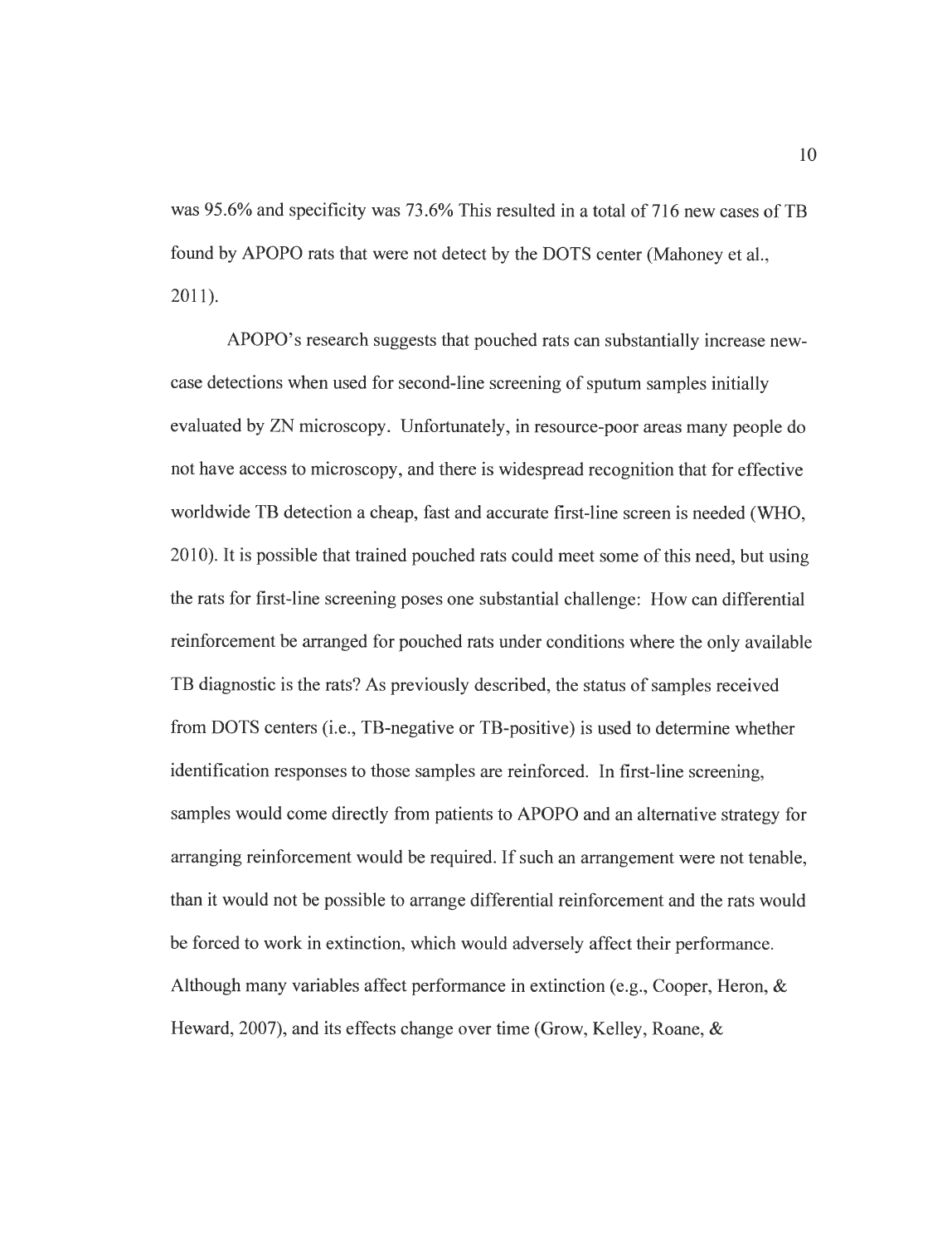Shillingsburg, 2008; Morgan & Lee, 1996), responding inevitably weakens and falls to near zero levels when extinction is prolonged.

For example, Mahoney et al. (2012) systematically evaluated how long landmine-detection rats would work under extinction before performance decreased. Rats searched land under reinforcement and extinction procedures. Under the reinforcement conditions the rats' correct indications (i.e., scratching within 1 m of a landmine) were reinforced. This condition continued until rats had 100% accuracy for 4 consecutive days at which time an extinction condition was implemented. Extinction was identical to the reinforcement phase except correct indications had no planned consequences (i.e., food was not delivered). This phase continued until performance was at 0% for two consecutive days. Next, these phases were repeated. Four of the five rats' performance fell to 0% within 3 days. When the reinforcement condition was reinstated the rats' responded differently. One rat (Toyota) had variable responding for 6 days until returning to baseline accuracy. Mar remained at 0% accuracy for 8 days until returning to baseline accuracy. Two rats retuned to 100% accuracy within 2 days (Nijad and Bila) and one rat within 3 days (Enda). When the final extinction condition was implemented, responding for all the rats decreased to 0% between two and four days (3 days on average). These results suggest that rats can work on average for 3 days under extinction procedures before accuracy decreases. When reinforcement procedures are reinstated, responding is variable among rats and it may take up to 8 days to return to reinforcement levels. Therefore,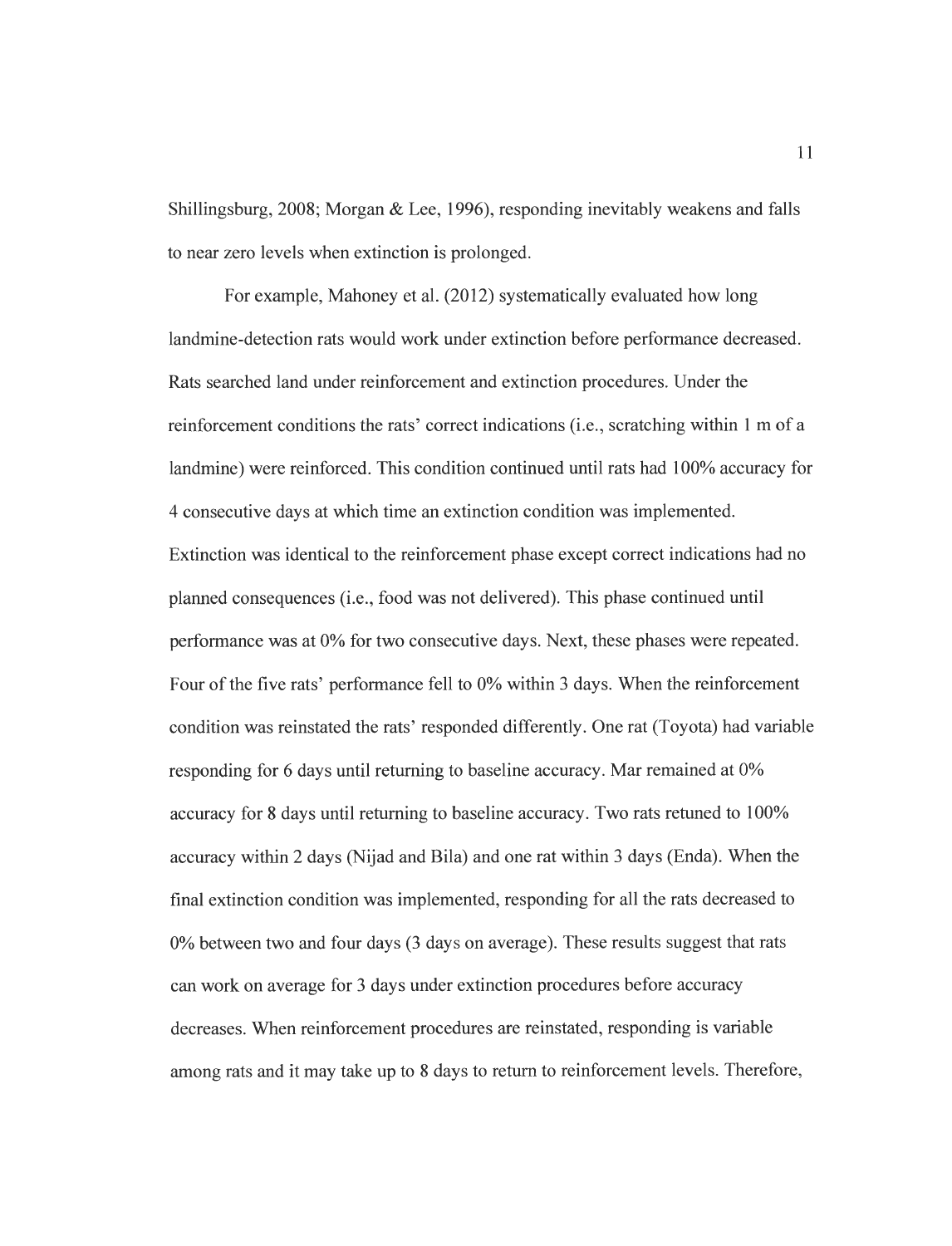reinforcement is needed to maintain high levels of accuracy and to avoid variability in responding.

#### *Reinforcement for Agreement: The Purpose ofthe Present Study*

In 1966 Thom Verhave built and tested an apparatus in which pigeons inspected batches of pharmaceutical capsules for "skags" (i.e., capsules that are offcolor, have gelatin sticking out, or dented). Pigeons were quickly trained on the visual discrimination task and displayed high hit rates and low false alarm rates. During training, when the pigeons correctly identified a "skag" by pecking a key, food was delivered. Food was withheld for incorrectly identifying a "skag" and there was a brief black-out for false alarms. Although the apparatus and pigeons were never used operationally (due to concern about the public's perception of using birds to inspect medication) Verhave acknowledged that his procedure for identifying "skags" could not be used in first line screening. He proposed two reinforcement procedures that could be used to reinforce hits during first-line screening. One involved planting known "skags" into batches of capsules allowing programmed intermittent reinforcement, which is similar to APOPO's current second-line screening procedures for TB. It is also similar to a procedure used with operational landmine-detection rats, who work in areas where the locations of landmines are unknown. The procedure used involved placing bags containing TNT in contact with the ground prior to operational search by the rats, removing the bags, and reinforcing indication responses within 1 m of the location where a bag was placed. With this procedure, all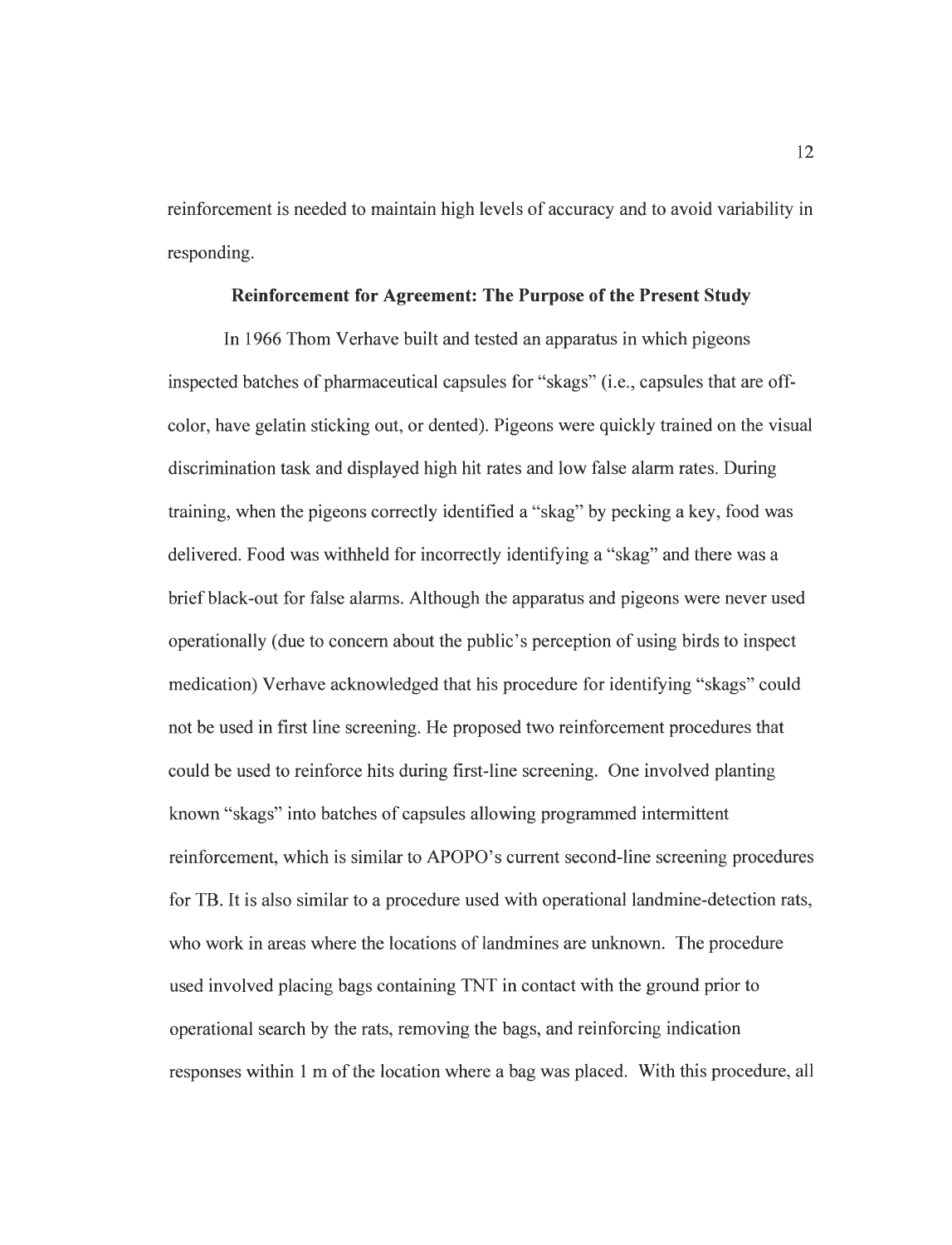rats reliably detected landmines, although indications over landmines had no planned consequences (Mahoney et al., 2013, in press).

Verhave' s second proposed reinforcement procedure was an agreement procedure in which a minimum of two pigeons would be used to simultaneously inspect each capsule. After initial training, birds would begin on-line inspection in which the pigeons would only receive reinforcement if they both agreed on whether a capsule was a "skag." Verhave maintained that if pigeons were adequately trained the agreement-contingency procedure would be sufficient to maintain the desired behavior with the small probability that the birds would agree to treat a "skag" as an acceptable object (i.e., a miss). If such a problem did exist, he suggested adding more animals into the agreement-contingency circuit. Because Verhave' s apparatus was never used operationally, he never tested the two procedures. The purpose of the present study was to evaluate a procedure similar to Verhave' s agreementcontingency procedure. In this study, an ABA design was implemented to compare performance under a procedure like that used in second-line TB screening and under a reinforcement-for-agreement procedure. If performance did not deteriorate substantially under the reinforcement-for-agreement procedure, than the procedure may be a tenable strategy for maintaining accurate TB detection in first-line screening applications.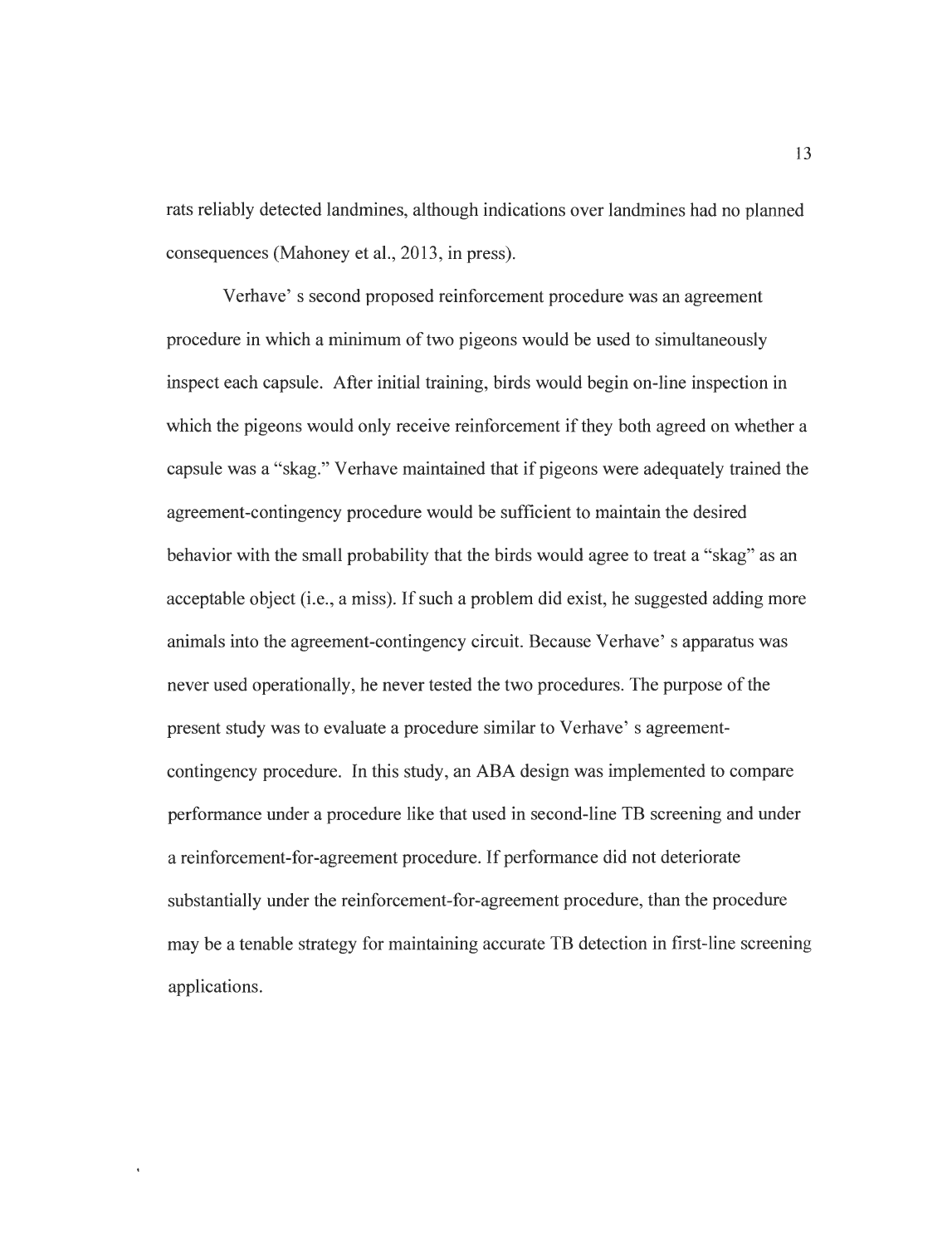#### *CHAPTER II*

#### *METHOD*

#### *Subjects, Materials, and Setting*

Four adult *cricetomys gambianus* served as subjects. All were experienced rats with at least 2 years of experience. All worked operationally as second-line screening rats. During the two weeks prior to the study, each rat's daily hit rate was consistently above 80%, its false alarm rate below 5%, and it completed evaluation of 100 samples within 30 minutes. Because the research took place in Tanzania, Institutional Animal Care and Use Committee IACUC approval from Western Michigan University was not required, although the committee was informed of the project and provided with a written description of it. APOPO's Institutional Animal Care and Use committee reviewed and approved the research protocol (Appendix A).

Rats were individually housed in a colony at APOPO's TB facilities. The rats were not feed outside of experimental sessions to ensure they were slightly food deprived during experimental sessions.

APOPO trainers implemented the experimental sessions under the supervision of a training supervisor and the author. All trainers were certified by APOPO and were selected because they demonstrated good adherence to APOPO's standard operating procedures. The trainers had previously worked on several research projects in the past and were competent in data collection and following research protocols.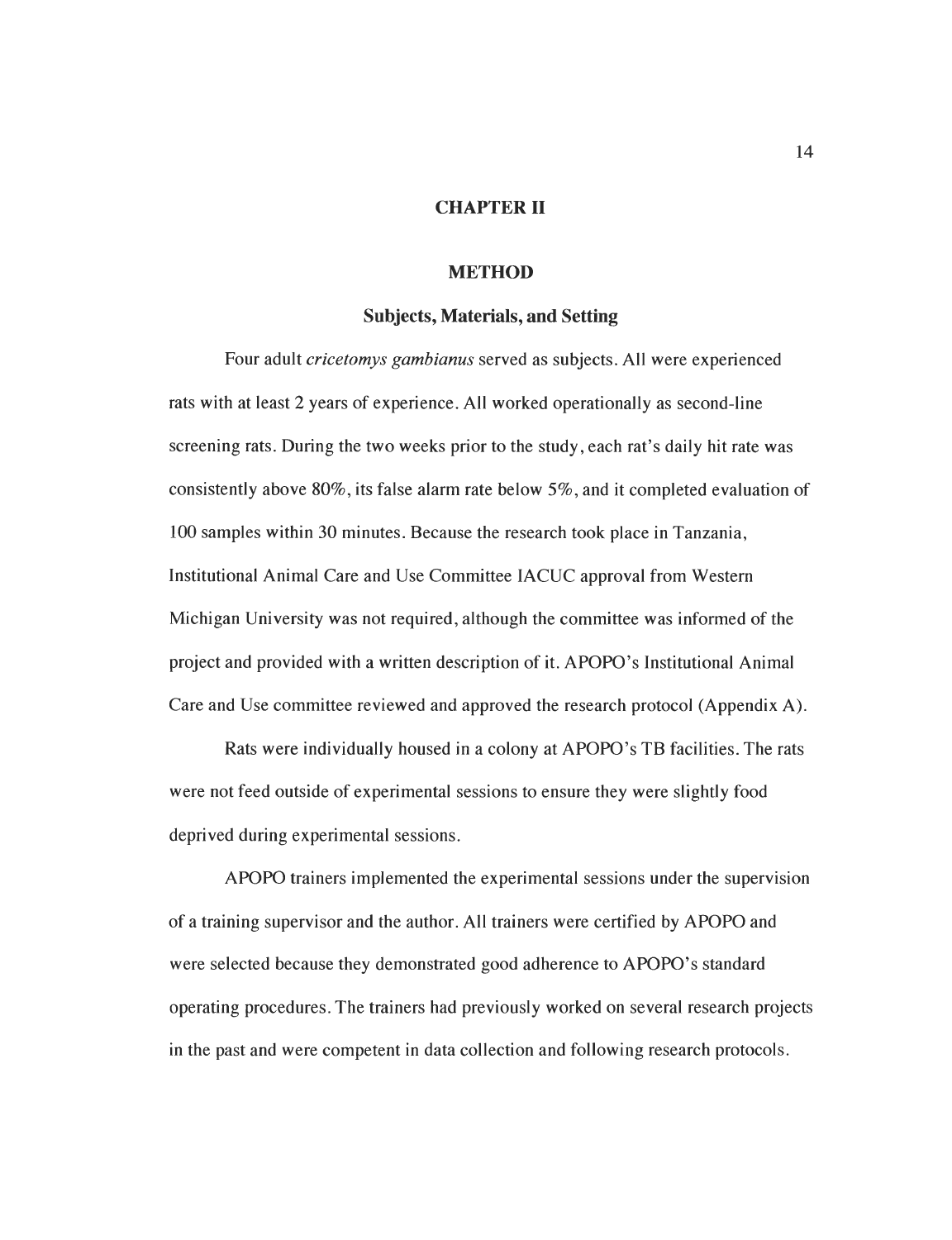Materials included clickers to signal availability of food, food for reinforcers, timers, datasheets, positive and negative TB samples collected from DOT centers (explained above) and experimental chambers. Rats received mashed banana through a 20 ml syringe presented by trainers during correct responses. Datasheets were used to record all rat behavior. Training supervisors were trained on datacollection procedures by the author. During baseline condition a datasheet used during normal training was used. It was a graphic display that contained highlighted cells indicating TB-positive samples determined by the DOT centers. If the rat made the indication response, a checkmark was made in the corresponding cell on the datasheet. If food was delivered after the indication response a circle was placed next to the checkmark to indicate food delivery. During the reinforcement for agreement procedure a different datasheet was used. These datasheets were a graphic display of the bars (i.e., a metal bar containing holes to insert the samples) evaluated. Each row contained 10 cells that corresponded to the 10 samples that were evaluated in each bar. During the reinforcement for agreement procedure, both trainers and data collector were blind to the location of positive samples, but the same data collection procedures were used.

The experimental chamber was a 10-hole cage (205 cm long x 55 cm wide x 55 cm high). Hollow metal bars containing 10 pots, into which sputum samples were placed, could be fit into holders that placed each sample immediately below one of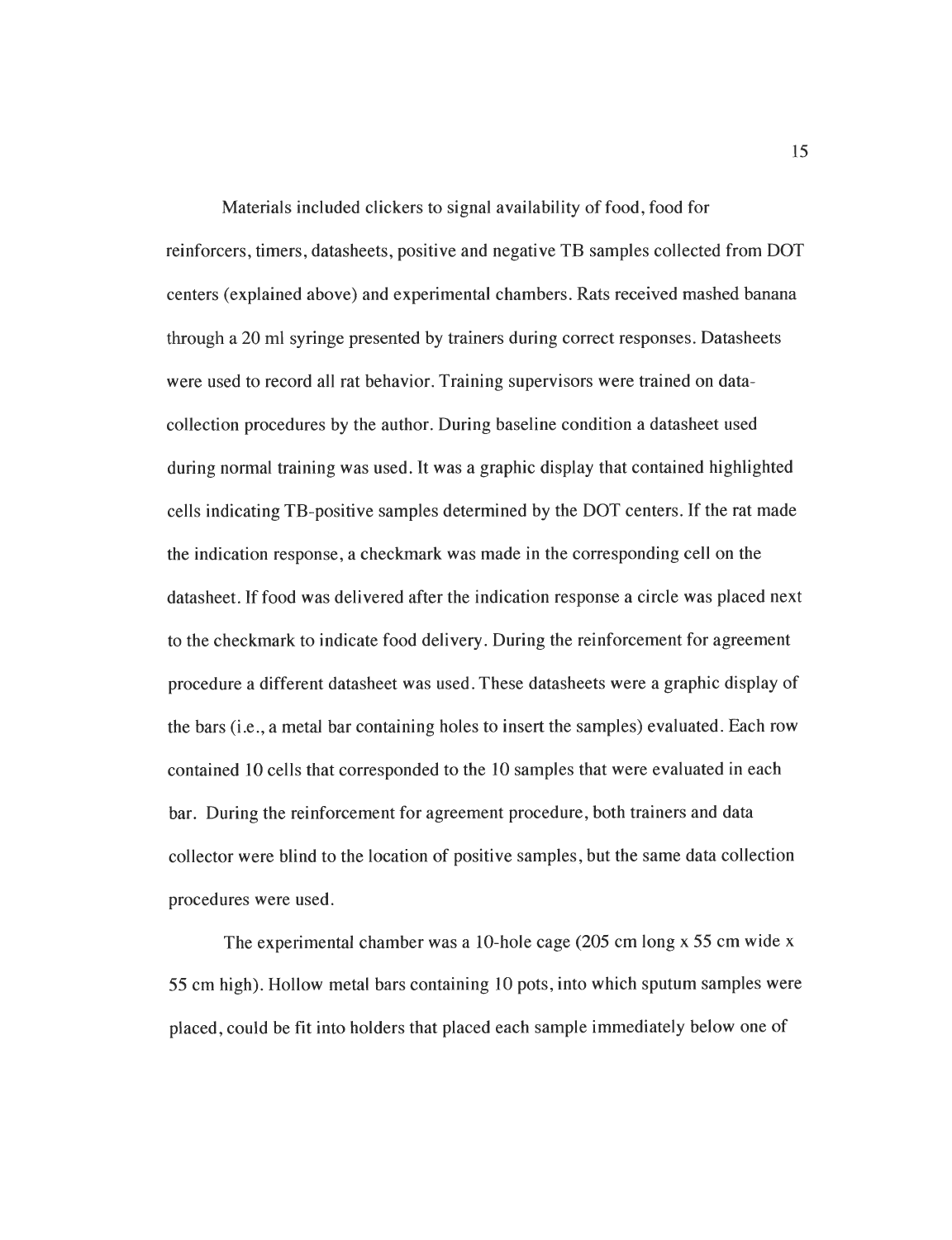the holes. Each session, 10 bars were placed below the holes allowing the animals to evaluate 100 samples per session, which took between 15 and 25 minutes. Samples of sputum were obtained from DOTS centers in Dar es Salaam.

#### *Experimental Design*

An ABA design was used to compare the rat's performance under baseline or normal training conditions and the reinforcement-for-agreement procedure. Rats evaluated samples under baseline conditions until visual inspection indicated that responding was stable. Then the reinforcement for agreement procedure was implemented. This continued until responding was again stable. Finally, the rats again evaluated samples under baseline conditions. Because the purpose of this study was to determine if the reinforcement for agreement procedure would be a viable option for first-line screening the ideal outcome of the study would be little or no difference in sensitivity and specificity levels between baseline and reinforcement for agreement procedures.

*Baseline.* Before each session, the experimental chamber was cleaned with acetone to eliminate any scents from the pervious animal. A rat was then placed in the experimental chamber and a timer was started. The trainers placed the first bar (i.e., bar A), which contained 10 sputum samples, below the holes in the chamber's floor. The chamber contained movable plates that covered the holes allowing the trainer to make only one sample (hole) available for rat evaluation at a given time. Holes were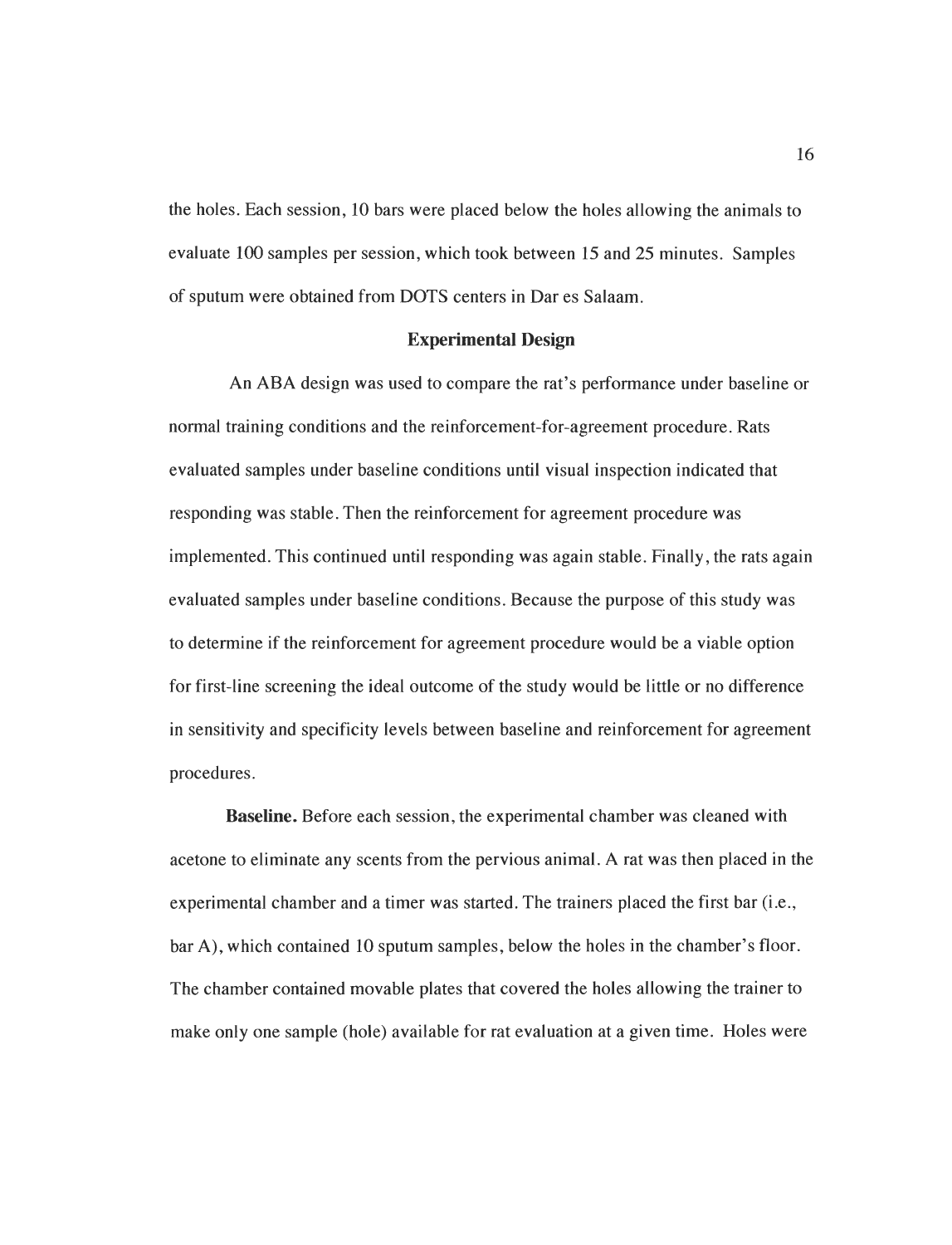opened in sequence from left to right and the rat was given a single opportunity to sniff each hole. If a rat sniffed a hole and paused above it for 5 s, the trainer would call out the name of the hole to the data collector. The data collector would indicate a positive indication by saying "reward" or an unknown sample by saying, "suspect." If the rat made a positive indication the trainer produced an audible click using a handheld clicker. If the rat orientated and approached the food hole at the end of the cage within 3 s of the click a small amount of mashed banana was delivered via a syringe. If the rat made a correct indication and received a food reinforcer, this was indicated on the data sheet with a checkmark and circle. If the rat did not orientate or approach the food hole within 3 s, food was withheld. When the rat finished evaluating the first bar, the bar was removed and a next bar was placed under the chamber for inspection. This continued until the rat evaluated 10 bars, totaling 100 samples per session. The time taken to evaluate 10 bars was recorded. If the rat did not make an indication response on a known positive sample an "M" was indicated on the data sheet to indicate a miss. There were no planned consequences for misses and correct rejections. If two or more rats indicated on DOTS negative samples, it was later checked by FM in APOPO's laboratory. At the end of each session a sensitivity and specificity score were determined for each rat. For example, if a rat indicated 8 out of the known positive samples, it was given the sensitivity score of 80%. If it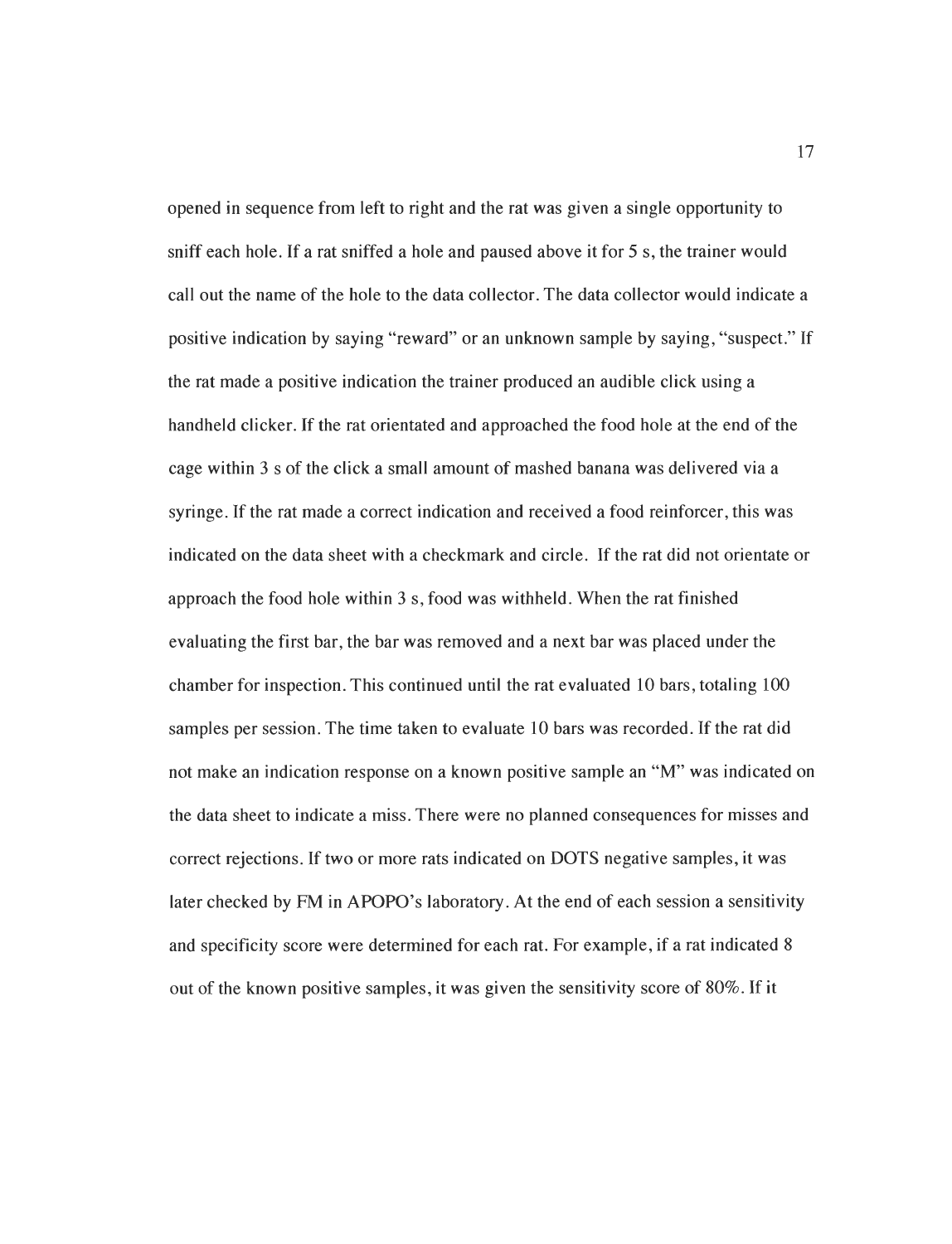correctly rejected 79 of the 90 remaining (i.e., DOTS-negative) samples (i.e., had 11 false alarms), its specificity score would be 87.8%

*Reinforcement for Agreement Procedure.* This phase was the same as training except now the first two rats evaluated the 100 samples under extinction and trainers and data collectors were blind to the location of the positive samples. For the first two rats there were no planned consequences for indication responses. If these rats both made an indication response on a given sample it was highlighted on the datasheet and then used as a reinforcement sample for the following rats. That is, if the third rat made a positive indication response over a sample that both rats 1 and 2 made an indication response on, a click and food were delivered. If the third rat made an indication response that none or only one of the previous rats had made an indication over, there was no planned consequence, but the indication was recorded on the datasheet. This continued for the remaining rats. The order of the rats was randomly predetermined, with no single rat serving in the first or second position for more than 3 consecutive days.

#### *Interobserver Agreement*

The author and the head of behavioral research and training collected interobserver agreement data during 52% of sessions on both rat and trainer behavior. This was done to ensure reliable data collection and adherence to procedures. If both the training supervisor and secondary data collector indicated a response on the same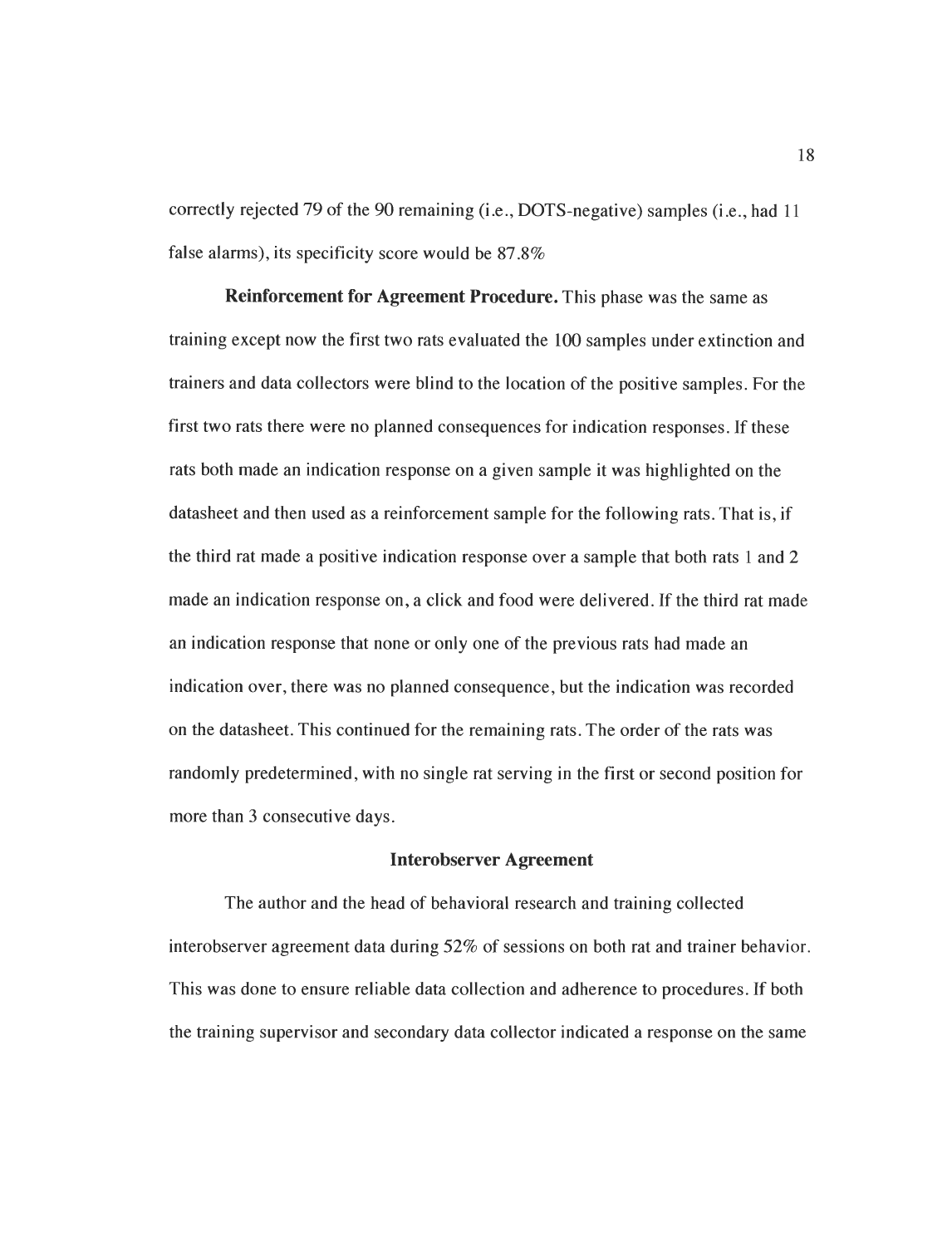sample it was recorded as an agreement. If either data collector indicated a response and the other did not it was recorded as a disagreement.The second observer agreed with the primary data collector on 99% (range across rats: 97% to 100%) of rat indications. The two data collectors agreed on 97% of indications made and 99% of samples in which the rat did not make an indication response.

#### *Procedural Integrity*

Procedural integrity data were also collected on 50% of sessions. During training (baseline) sessions, the following behaviors were scored: 1) whether the trainer called out the indication location, 2) whether the note taker affirmed a "hit" on a positive sample, 3) whether the trainer delivered the click contingent upon a correct rat indication, and 4) whether the reinforcer was delivered dependent upon a correct rat indication and approach of the food-hole within 3 s. During the reinforcement for agreement procedures, the following behaviors were scored: 1) whether the trainer called out the location of an indication response, 2) whether the note taker affirmed that they heard the "hit" by saying "OK" and the data collector recorded a hit in the correct corresponding cell, 3) whether cells in which the first two rats made an indication response were highlighted after the session, 4) whether the trainer delivered the click dependent upon a correct rat indication and approached of the food-hole within 3 s (only for rats who followed the first two extinction rats), and 5)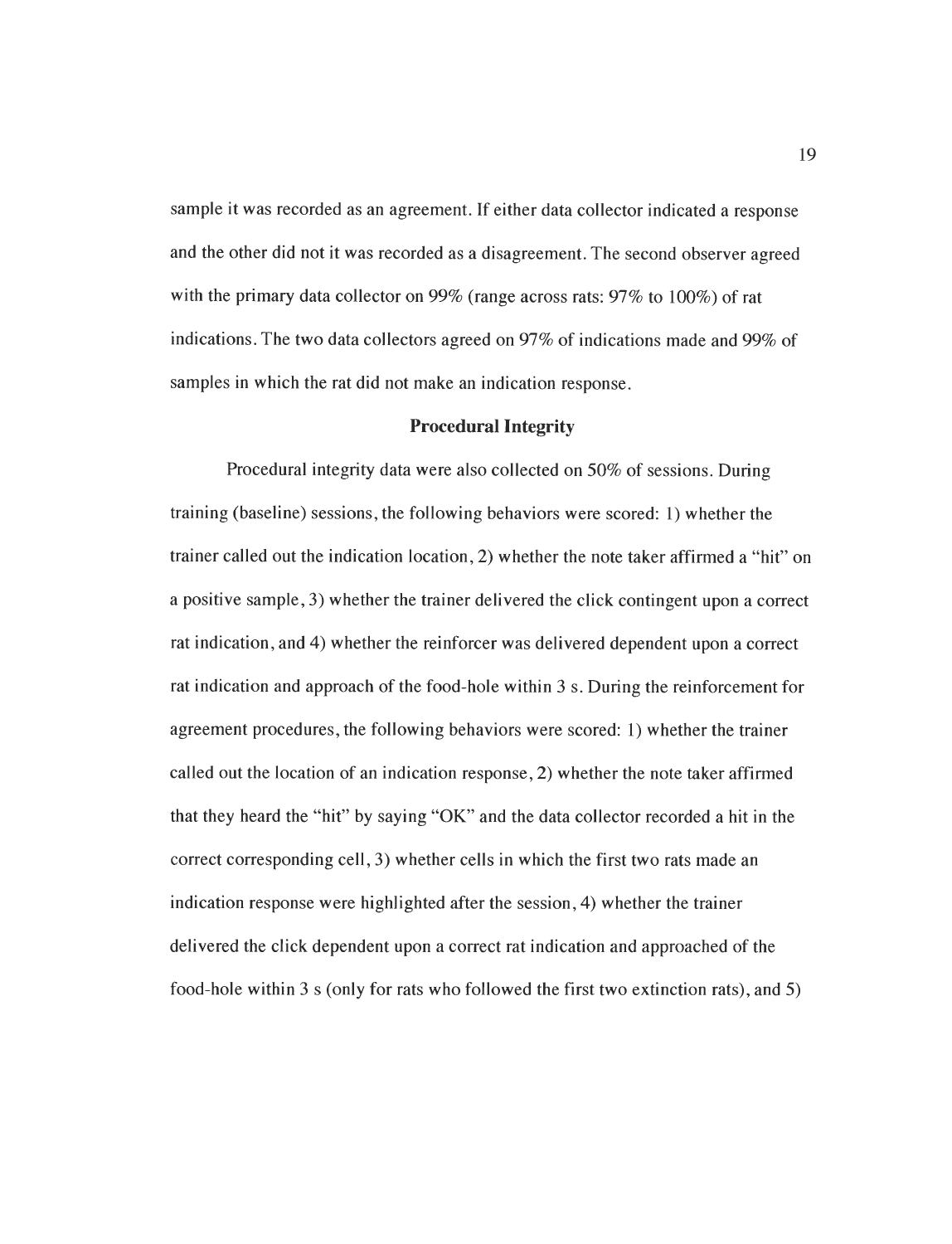whether extinction rats never received reinforcement during the session. Overall, procedural integrity was 99%.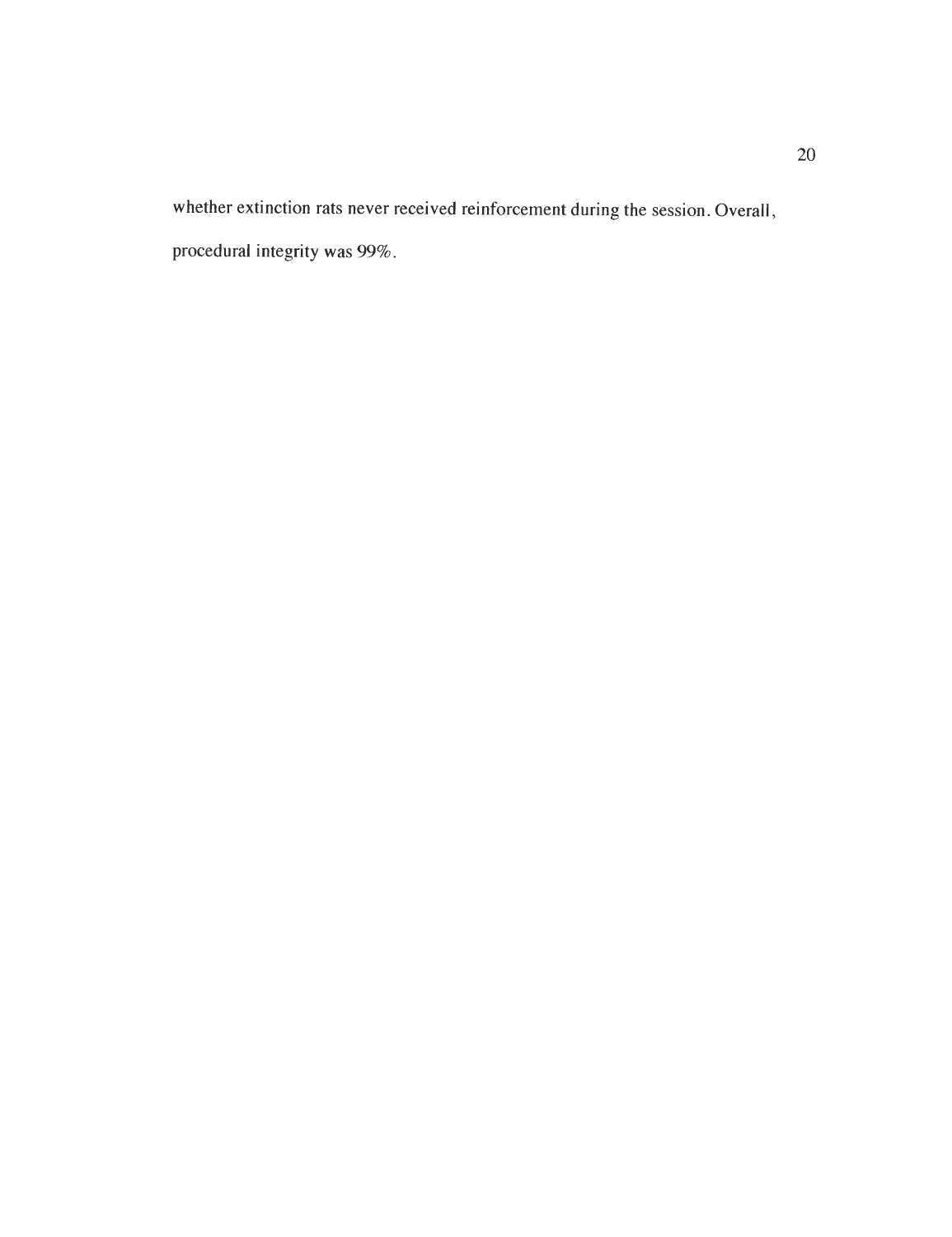#### *CHAPTER III*

#### *RESULTS*

Figure 1 shows the sensitivity data for the four rats across baseline, reinforcement for agreement and the return to baseline. Data were averaged in blocks of three days. During baseline responding was fairly consistent across the four rats. Casey's average sensitivity during baseline was 73.8% , which means on average she was correctly indicating approximately 7 samples (out of ten) per session. During the reinforcement for agreement phase her responding was 67.3% , which means she was correctly indicating between 6 and 7 positive samples. This suggests that, on average, under the reinforcement for agreement procedure she missed roughly one positive sample compared to the initial baseline condition. During the return to baseline her average sensitivity was 78.9%, which was slightly above her initial baseline average. Baseline sensitivity for Kim was 70% , during reinforcement for agreement it was 62.4% , and during the return to baseline it was 77.8% . Laila's baseline sensitivity was 73.3%, during reinforcement for agreement it was 63.1%, and during the return to baseline it was 77.4%. Peter's average baseline sensitivity was 72.8%, during the reinforcement for agreement it was 65%, and during the return to baseline was 78.9%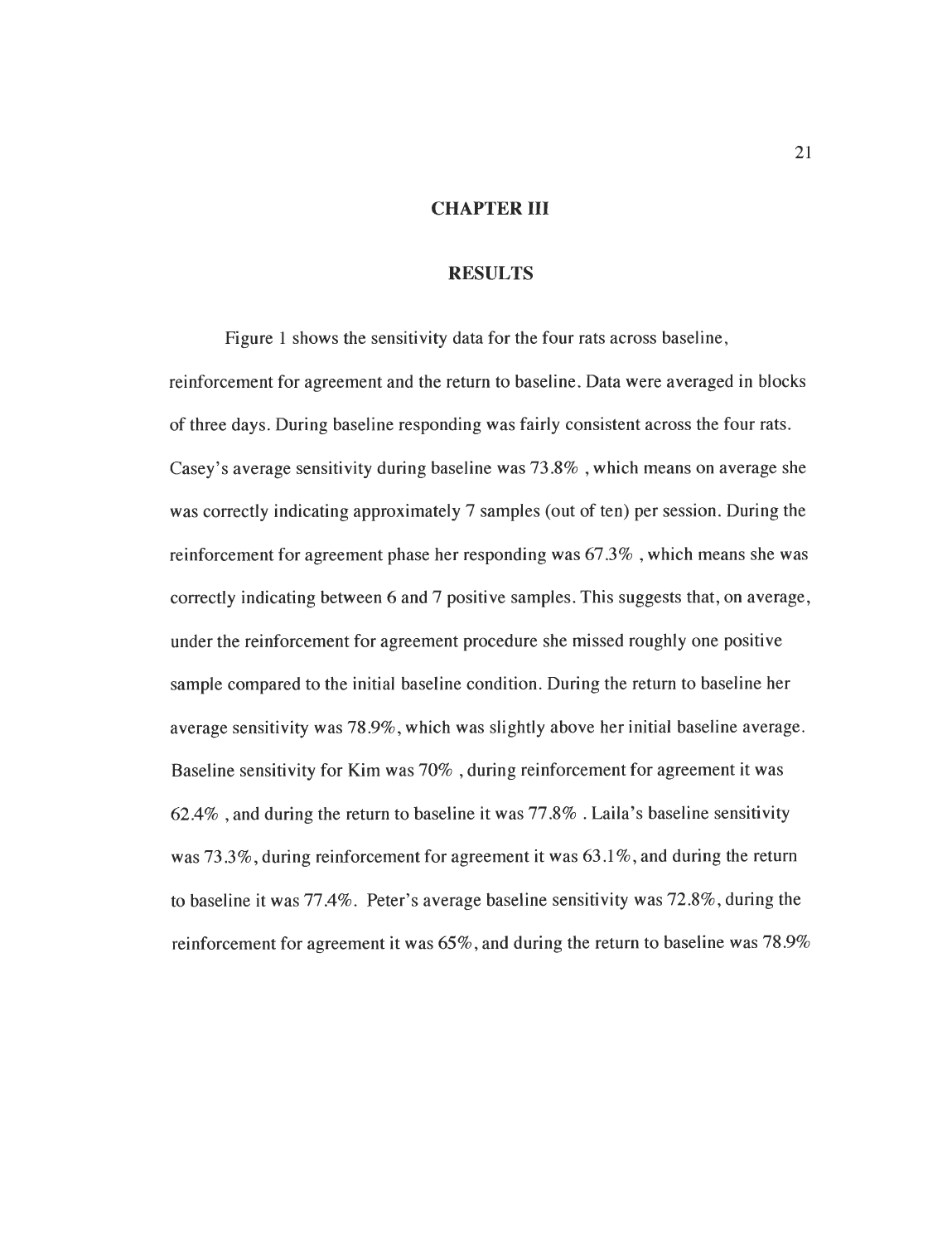

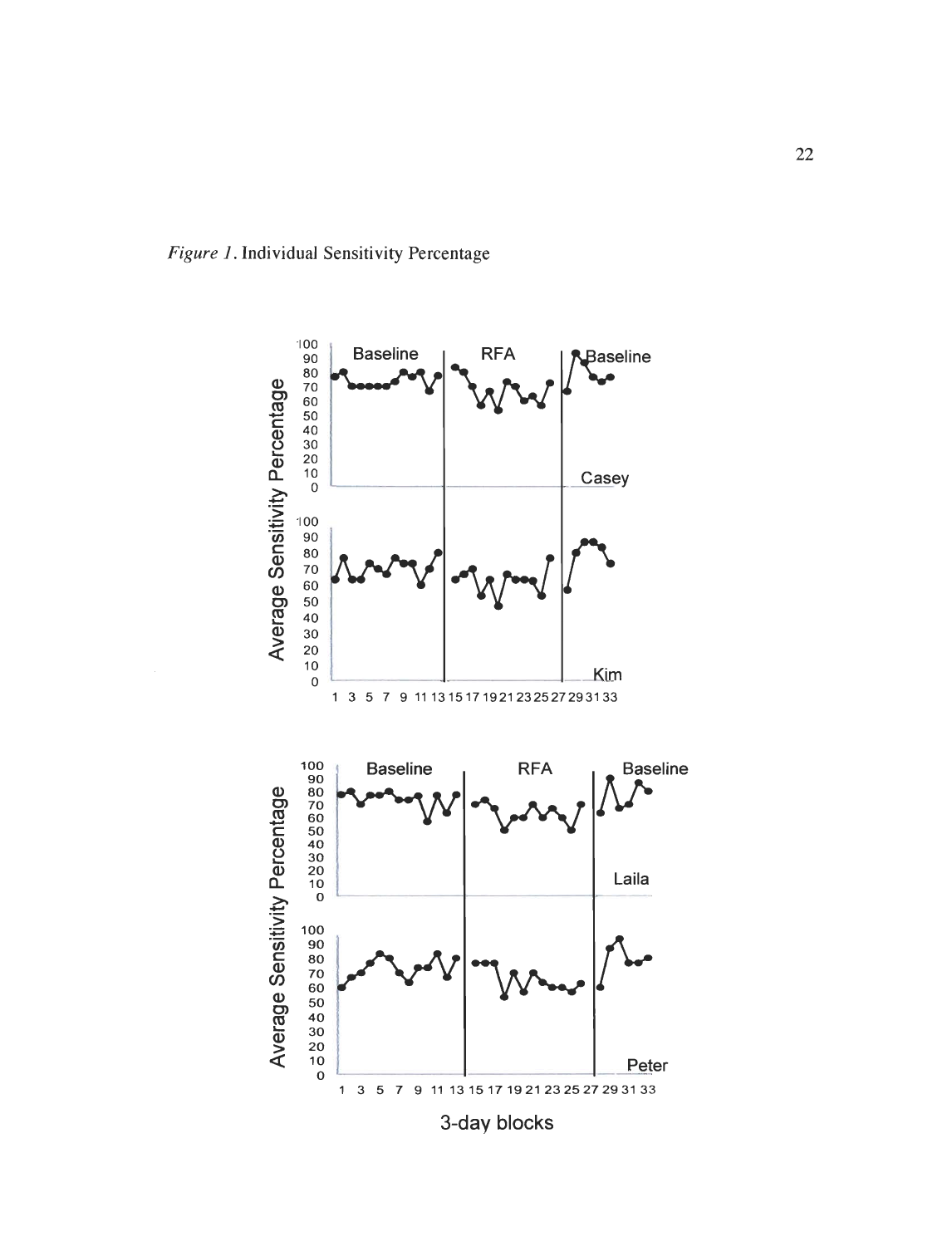Figure 2 shows the specificity data for the four rats across baseline, reinforcement for agreement and the return to baseline. Again data were summarized in blocks of 3 days. During baseline Casey's average specificity was 82.6%, during reinforcement for agreement it was 80%, and during the return to baseline it was 74.3%. Kim's average specificity during baseline was 88.1%, during reinforcement for agreement it was 84.6%, and during the return to baseline it was 77% Laila's average specificity during baseline was 87.9%, during reinforcement for agreement it was 82.2%, and during the return to baseline it was 76.4% Lastly, Peter's average specificity during baseline was 83%, during reinforcement for agreement it was 80%, and during the return to baseline it was 71.7%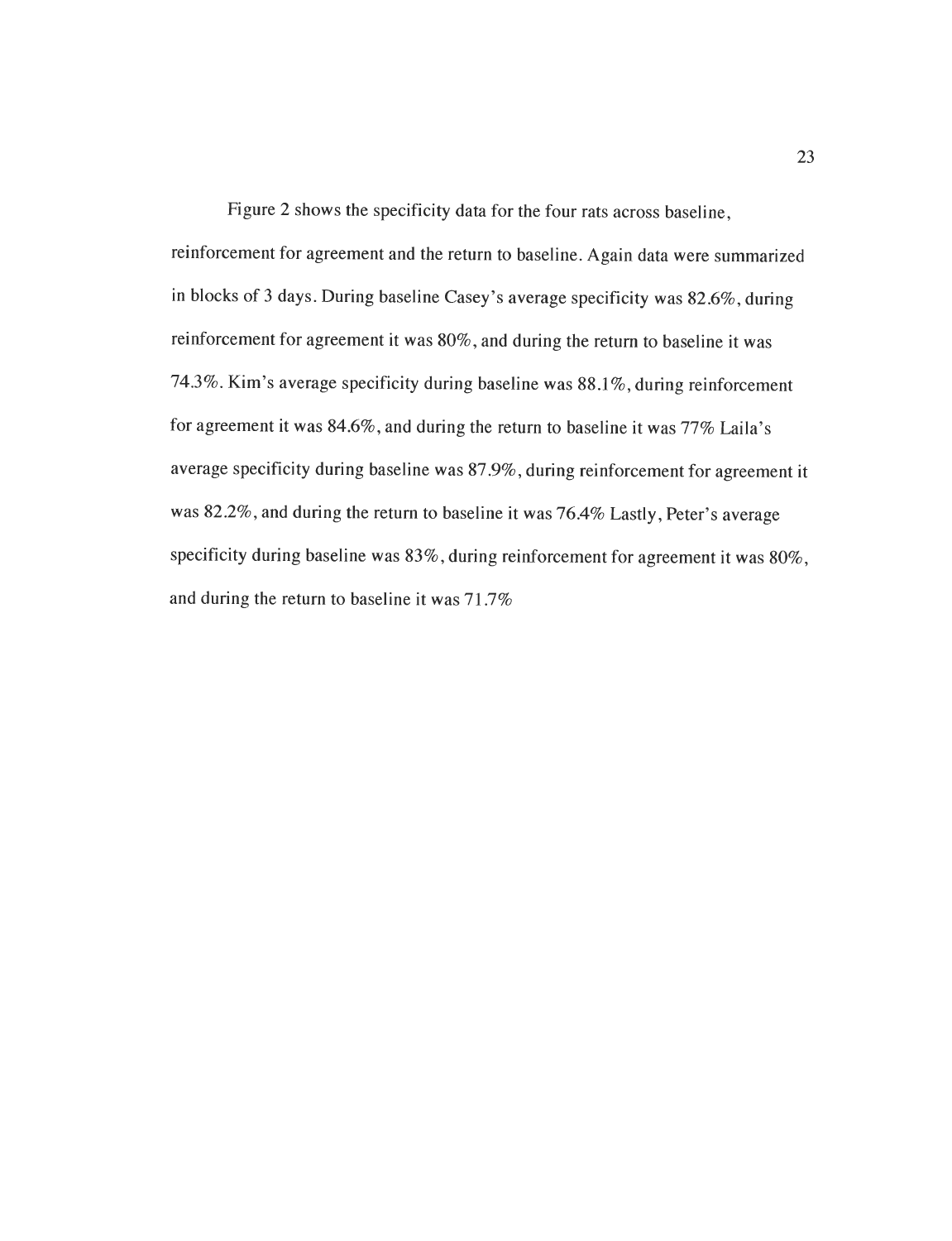**Figure 2.** Individual Specificity Percentages

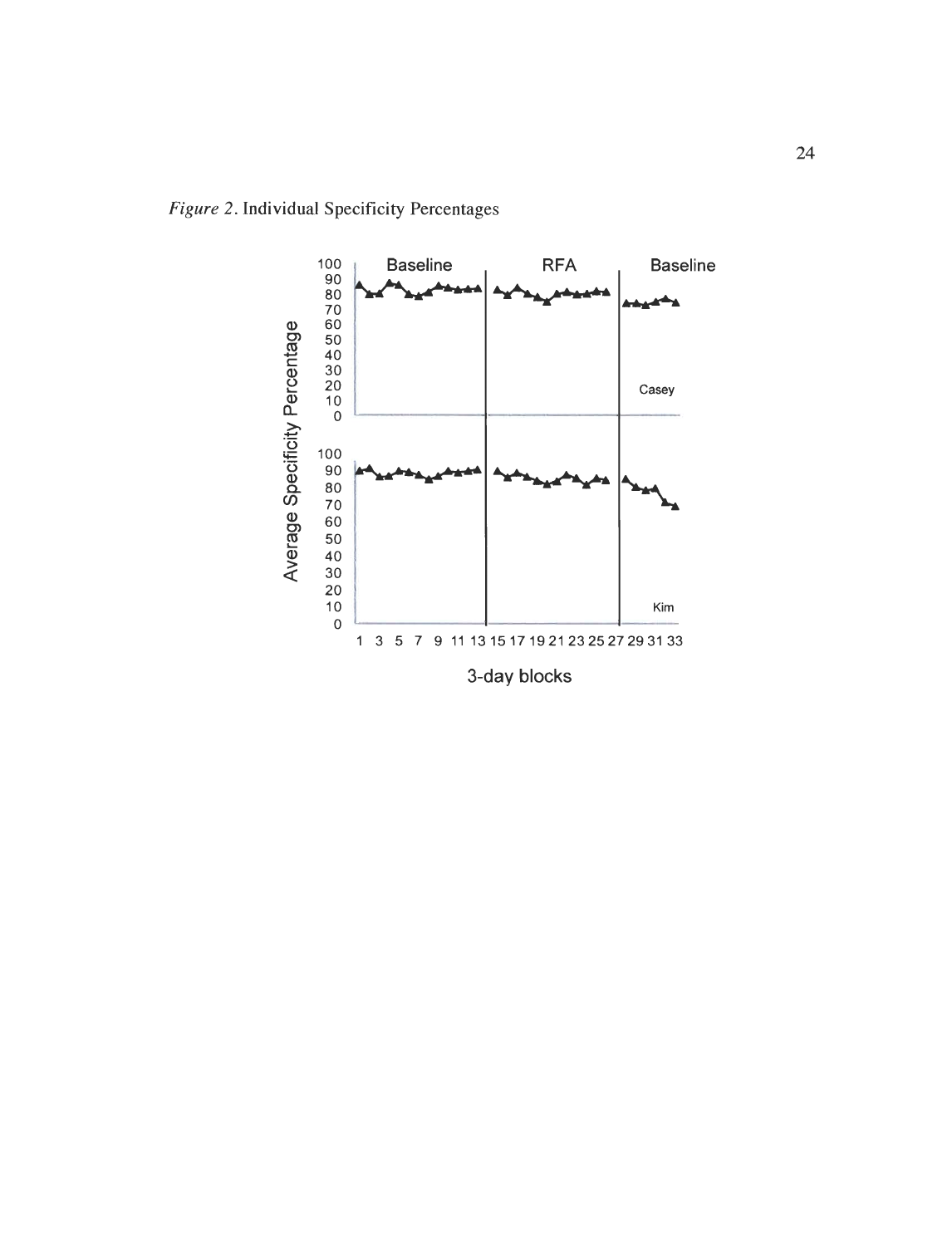

*Table 2. Sensitivity and Specificity Summary*

| <b>Sensitivity</b> |                 |       |                 |                 | <b>Specificity</b> |                 |
|--------------------|-----------------|-------|-----------------|-----------------|--------------------|-----------------|
| <b>Rat</b>         | <b>Baseline</b> | R.F.A | <b>Baseline</b> | <b>Baseline</b> | R.F.A              | <b>Baseline</b> |
| Casey              | 73.8            | 67.3  | 78.9            | 82.6            | 80                 | 74.3            |
| <b>Kim</b>         | 70.3            | 62.4  | 77.8            | 88.1            | 84.7               | 77              |
| Laila              | 73.3            | 63.1  | 77.4            | 87.9            | 82.2               | 76.4            |
| Peter              | 7275            | 65    | 78.9            | 83              | 80                 | 71.1            |
| Average            | 72.5            | 64.5  | 78.3            | 85.4            | 81.7               | 74.7            |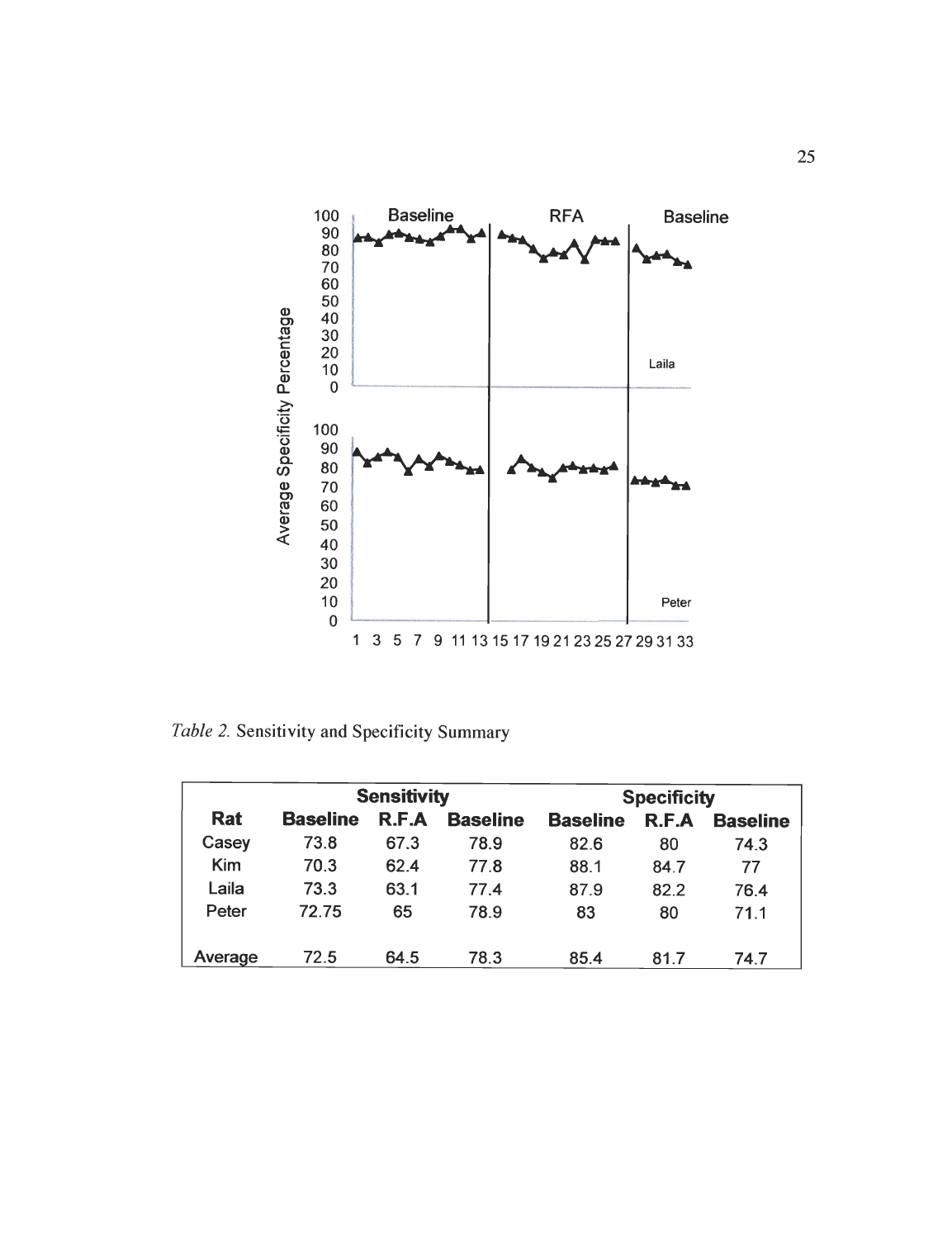Figures 4 and 5 show sensitivity and specificity averages across baseline, the reinforcement for agreement procedure, and the return to baseline for each rat using bar graphs. The sensitivity results were consistent across the four rats. During reinforcement for agreement the sensitivity drop was approximately 10%, which means on average rats were missing one positive sample per session. Once the baseline condition was reinstated average responding surpassed initial baseline sensitivity averages for all rats. Specificity averages were also consistent across the four rats. Specificity rates increased during the reinforcement for agreement procedure compared to the initial baseline, and then decreased once baseline was reinstated.



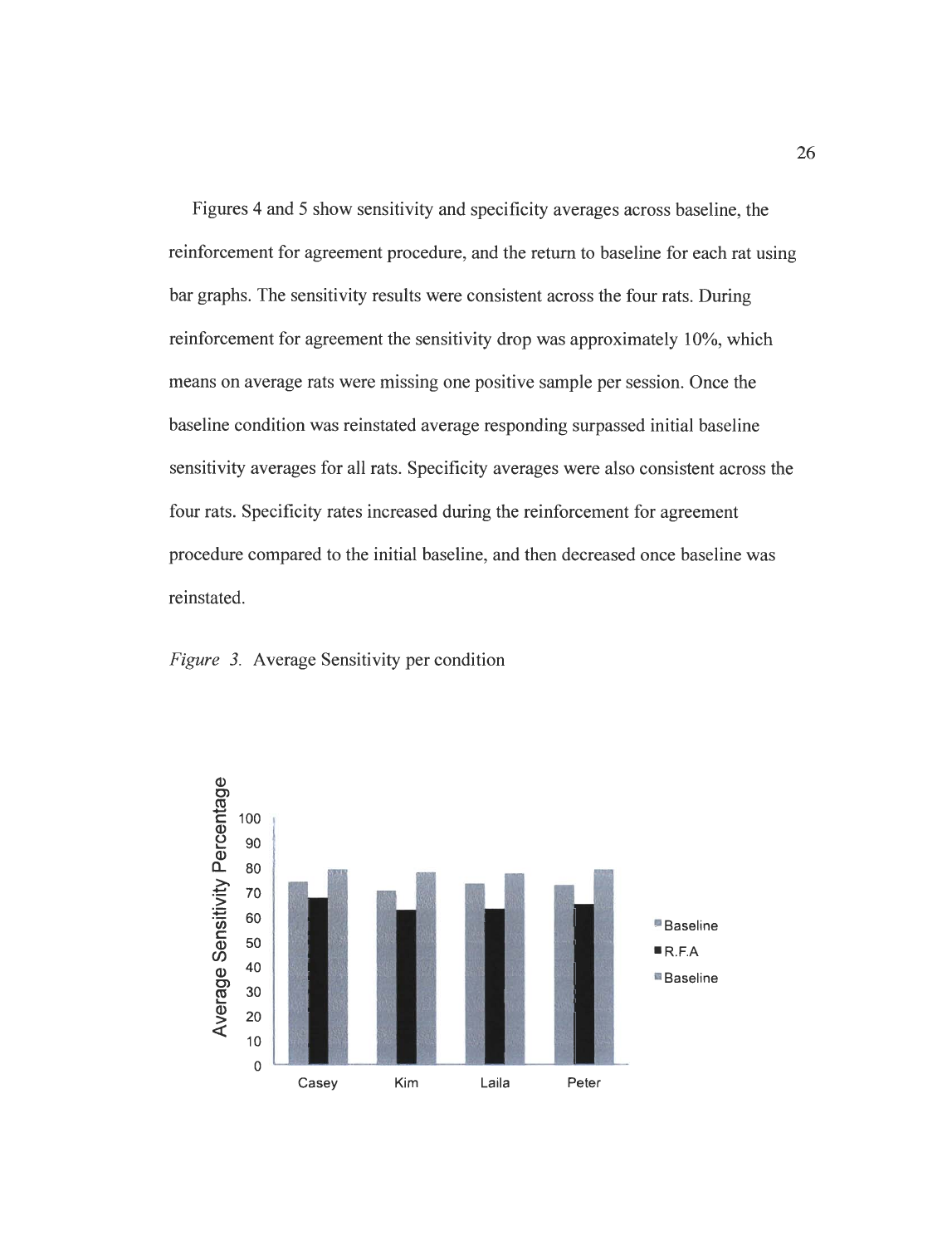

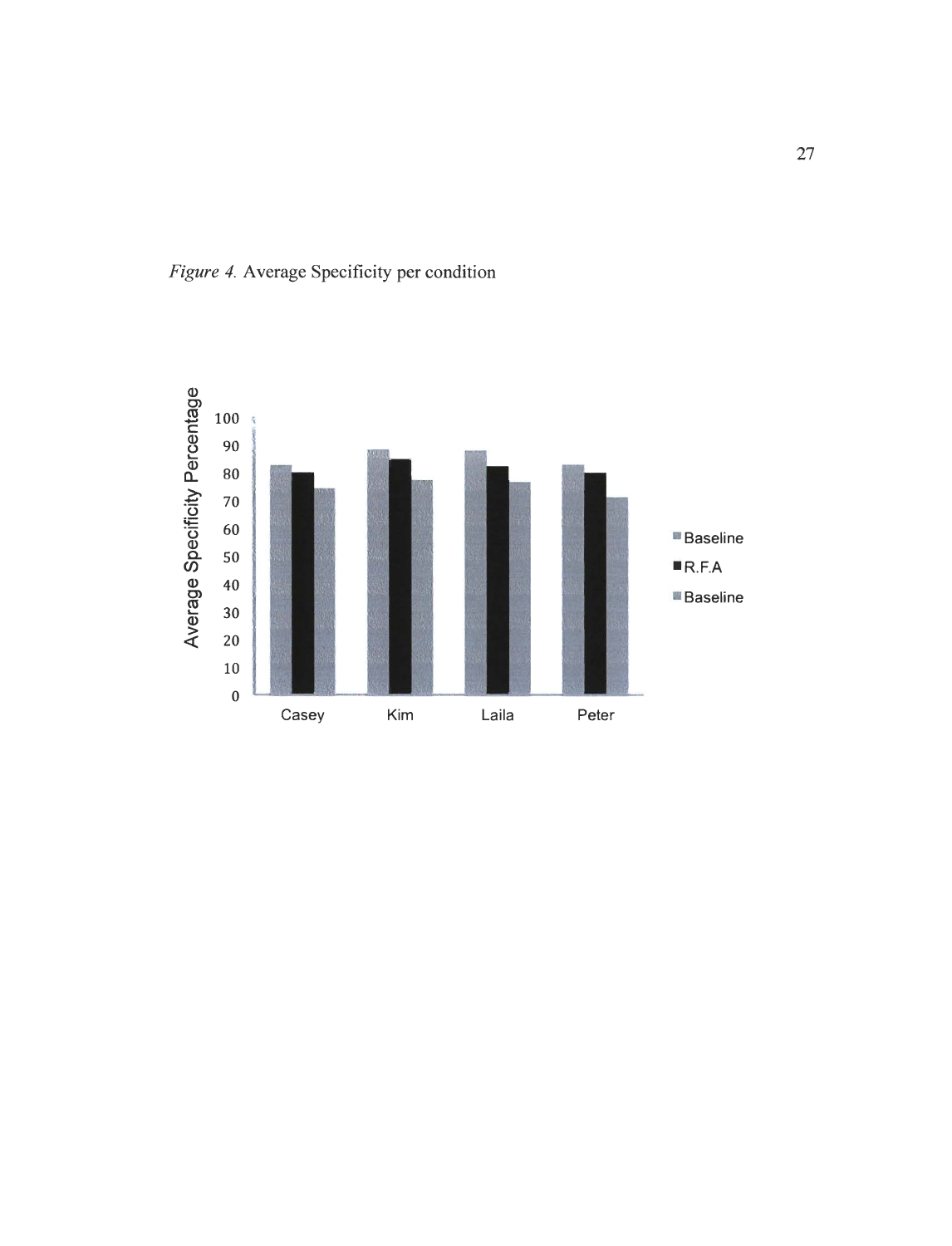Figures 5 and 6 show each rat's sensitivity and specificity during only the reinforcement for agreement phase, when rats randomly rotating between working under extinction and agreement-contingency. Days in which a given rat evaluated samples under extinction (rats 1 or 2) were averaged and compared to days in which that same rat evaluated samples under the agreement-contingency (rats 3 or 4). Whether a given rat had higher sensitivity rates during extinction or the agreementcontingency differed across the four rats. One rat (Casey) showed no difference. Kim and Laila had higher sensitivity during the agreement-contingency days compared to days they evaluated samples under extinction and Peter on average had a higher sensitivity rate during extinction days compared to the reinforcement-for-agreement days

Three of the four rats had higher specificity averages during extinction (Casey, Kim, and Laila) than days in which they were evaluating samples under the agreement-contingency. Peter's average sensitivity was 1% higher under the agreement-contingency compared to extinction. Taken together these data demonstrate there was little difference between sensitivity and specificity when the rats were randomly rotating between evaluating samples under extinction and the reinforcement-for-agreement. Each rat evaluated samples under extinction 15 days total and 22 days in the agreement-contingency position.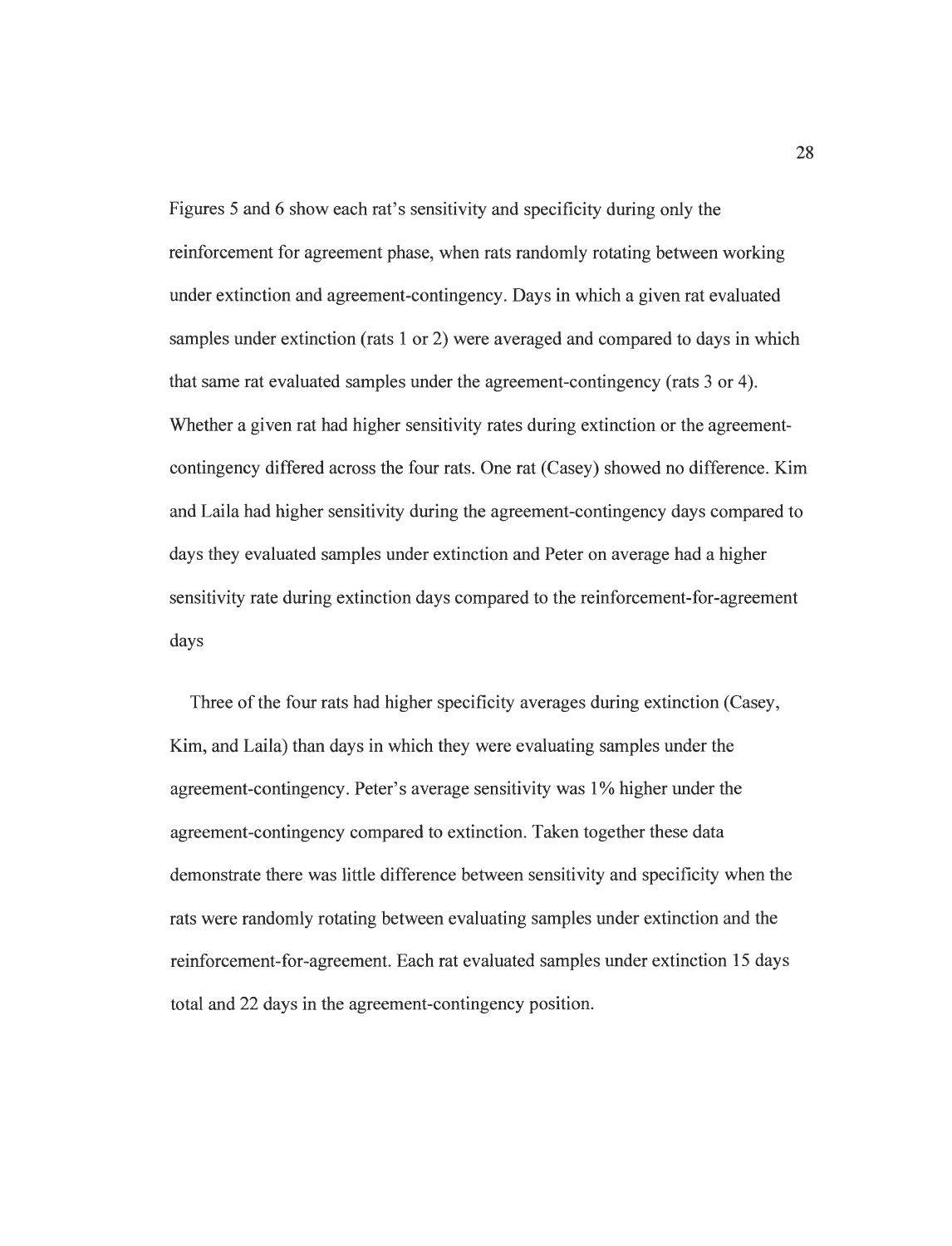

 $\bar{\gamma}$ 

Figure 5. Average Sensitivity during Extinction and Agreement-Contingency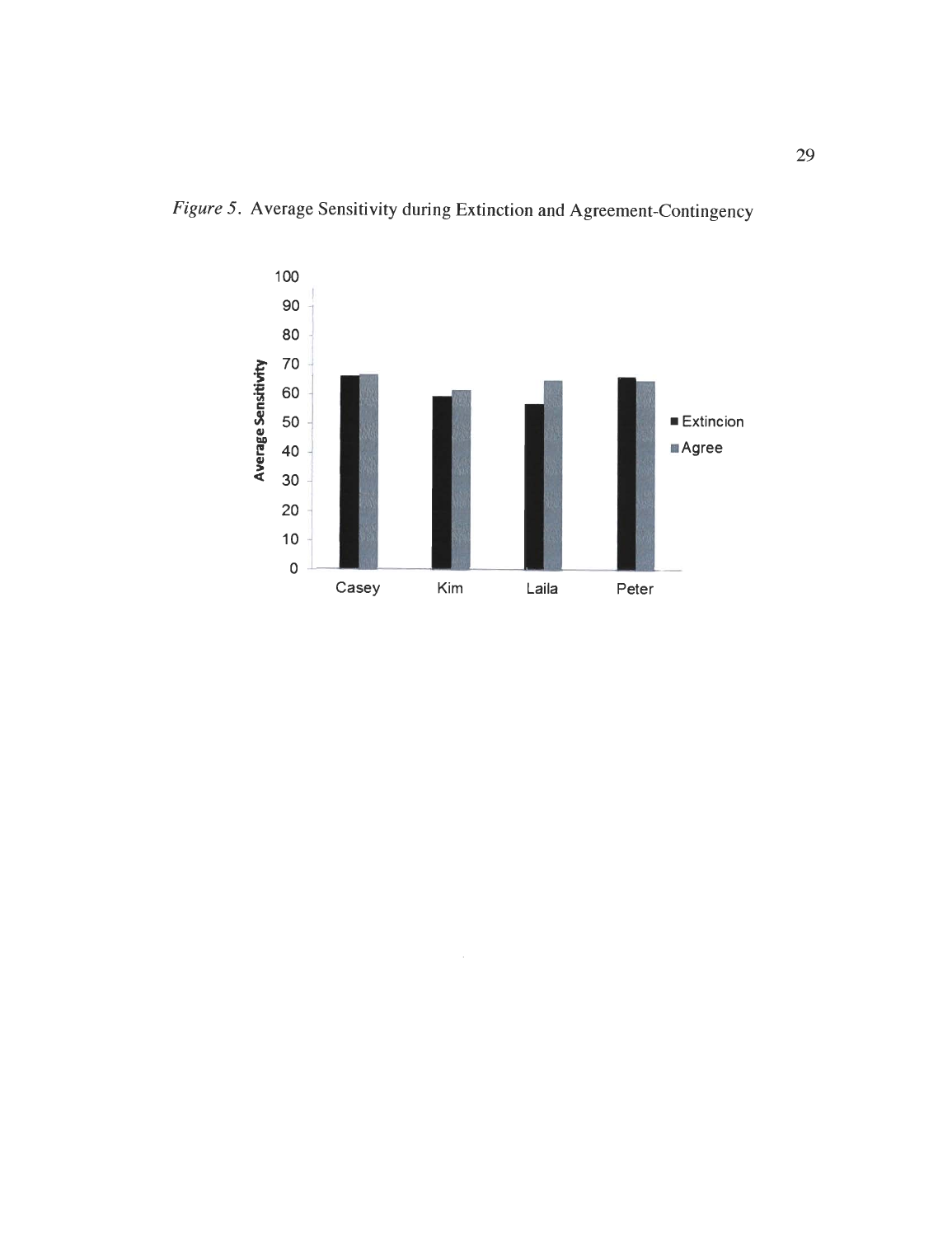

 $\hat{\boldsymbol{\beta}}$ 

**Figure 6.** Average Specificity during Extinction and Agreement-Contingency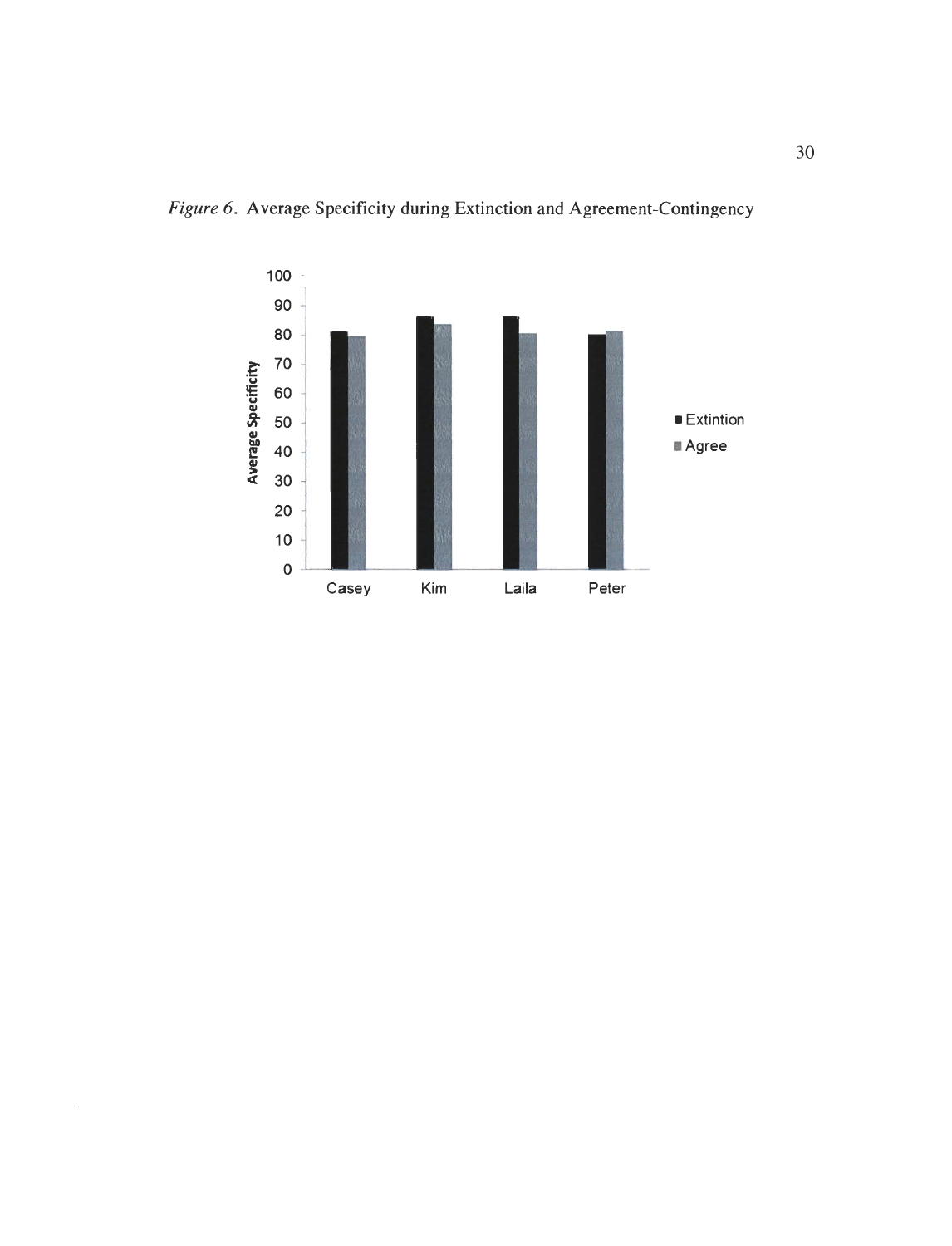| Table 3. Extinction and Agreement-Contingency Summary |  |  |  |  |  |  |  |  |  |  |  |
|-------------------------------------------------------|--|--|--|--|--|--|--|--|--|--|--|
|-------------------------------------------------------|--|--|--|--|--|--|--|--|--|--|--|

|            |      | Sensitivity |            | <b>Specificity</b> |
|------------|------|-------------|------------|--------------------|
| Rat        | EXT  | <b>RFA</b>  | <b>EXT</b> | <b>RFA</b>         |
| Casey      | 66.2 | 66.8        | 81         | 79                 |
| <b>Kim</b> | 59.3 | 61.7        | 86         | 84                 |
| Laila      | 56.9 | 65.0        | 86         | 81                 |
| Peter      | 65.9 | 64.8        | 80         | 81                 |
|            |      |             |            |                    |
| Average    | 62.1 | 64.6        | 83.4       | 81.2               |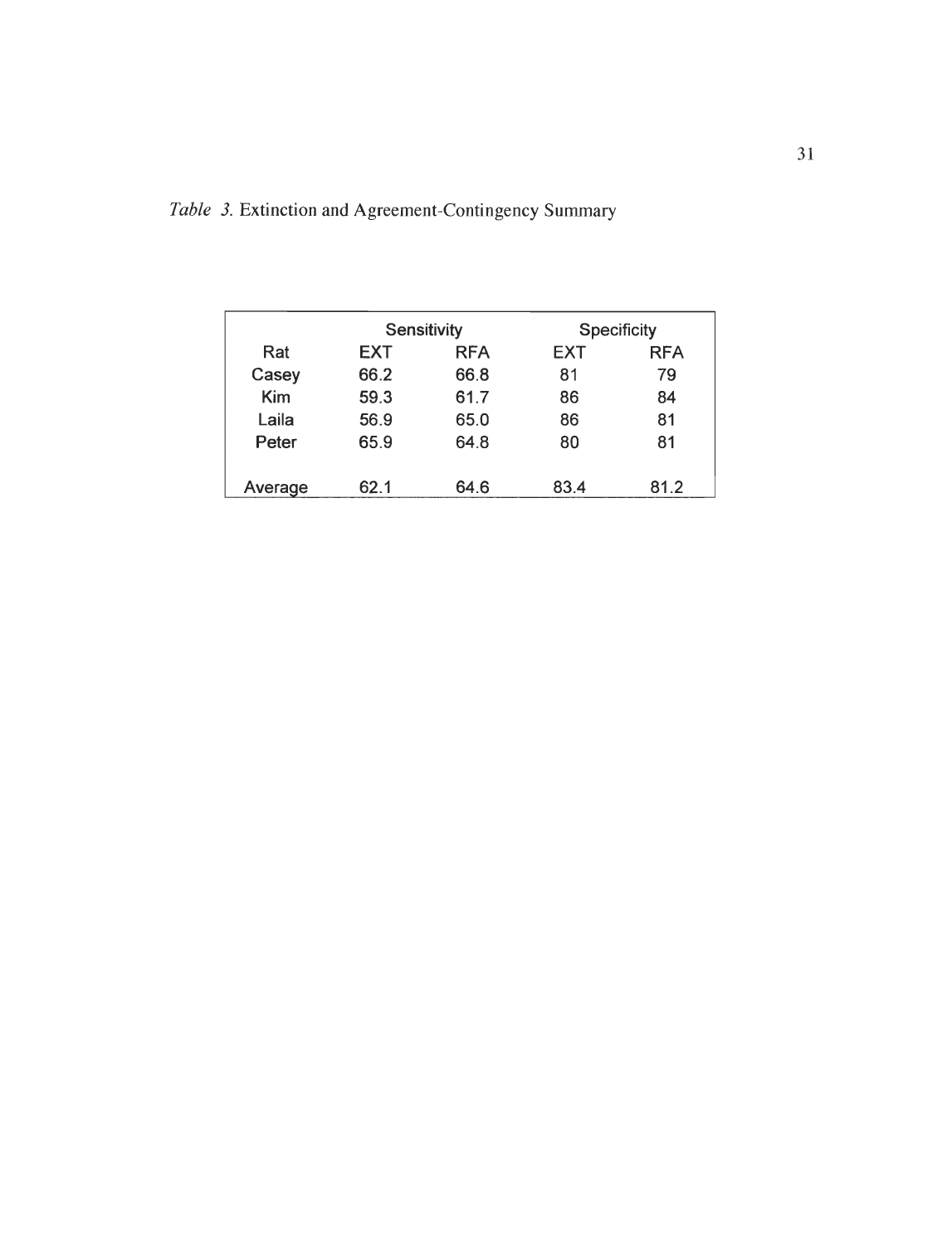#### *CHAPTER IV*

#### *DISCUSSION*

The results of this study suggest the reinforcement-for-agreement procedure may be a tenable option to maintain responding similar to that obtained under normal second-line screening conditions. On average, there was little difference between baseline and reinforcement-for-agreement sensitivity rates across the rats. There was even less difference seen in specificity rates. These data suggest that the procedure did not teach the rats to indicate on negative samples. There are at least two reasons why the reinforcement-for-agreement procedure maintained sensitivity and specificity percentages similar to normal training conditions. First, all the rats in this study were used in second-line screening prior to the start of the study, which means they had an extensive history of intermittent reinforcement, because their identification responses to DOTS-negative samples are never reinforced, although some of those samples do in fact contain **M. tuberculosis.** During second-line screening any sample that at least two rats indicate over is later evaluated by APOPO's FM technicians. Sometimes it is the case that these samples are determined to be positive and APOPO contacts the DOT centers so these patients can begin treatment. These samples were not scheduled for reinforcement during evaluation so if the rat made an indication response it went unreinforced. Intermittent reinforcement makes responding more resistant to extinction (Keller and Schoenfeld, 1950). It may be the case that this intermittent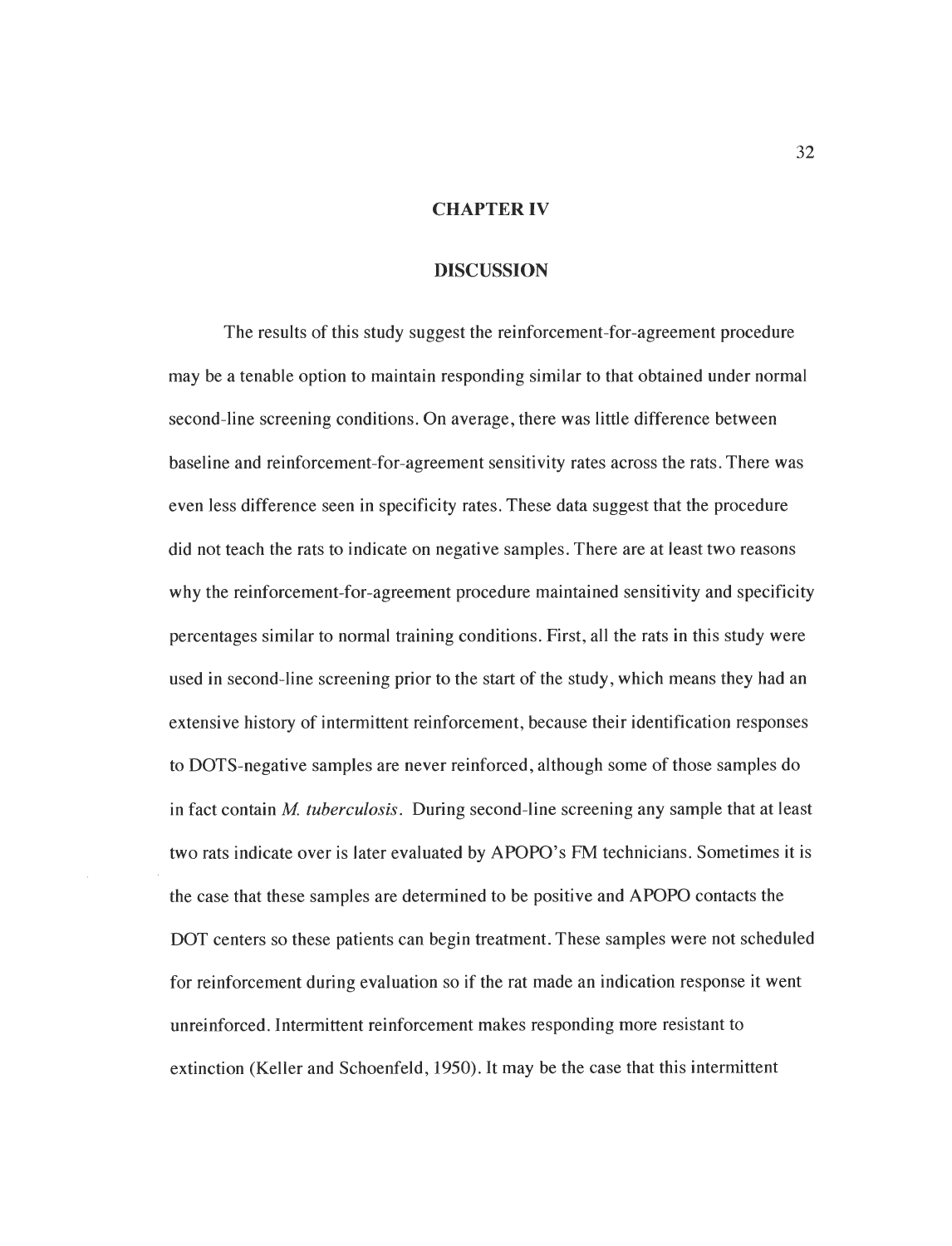reinforcement history made the rat's responding resistant to the effects of extinction on days they evaluated first or second in the present study.

The second reason the reinforcement-for-agreement procedure may maintain responding roughly comparable to training is that the probability of reinforcement on a negative sample was low. In order for a rat to be reinforced on a negative sample, the first two rats would have had to indicate on that specific sample. When Verhave proposed a similar procedure he said the probability of two pigeons agreeing that an acceptable capsule was a "skag" was low and that more pigeons could be added to the reinforcement-contingency (e.g., three pigeons could evaluate the capsule) to negate this possibility. During reinforcement-for-agreement sessions the first rat may have had many false alarms but the second rat may have had very few. So even though the procedure can create a situation in which negative samples are scheduled for reinforcement, this is not likely to occur. Specificity rates were consistent throughout both conditions of the study, which suggests the rats were not trained to indicate on negative samples.

To maximize effectiveness and efficiency of the reinforcement-for-agreement procedure, specifics parameters of the procedure will have to be optimized. First, the number of times a rat can serve in position A or B within a given amount of time before degradation of responding is observed would needs to be evaluated. Second, the optimal number of rats in the agreement arrangement needs to be determined.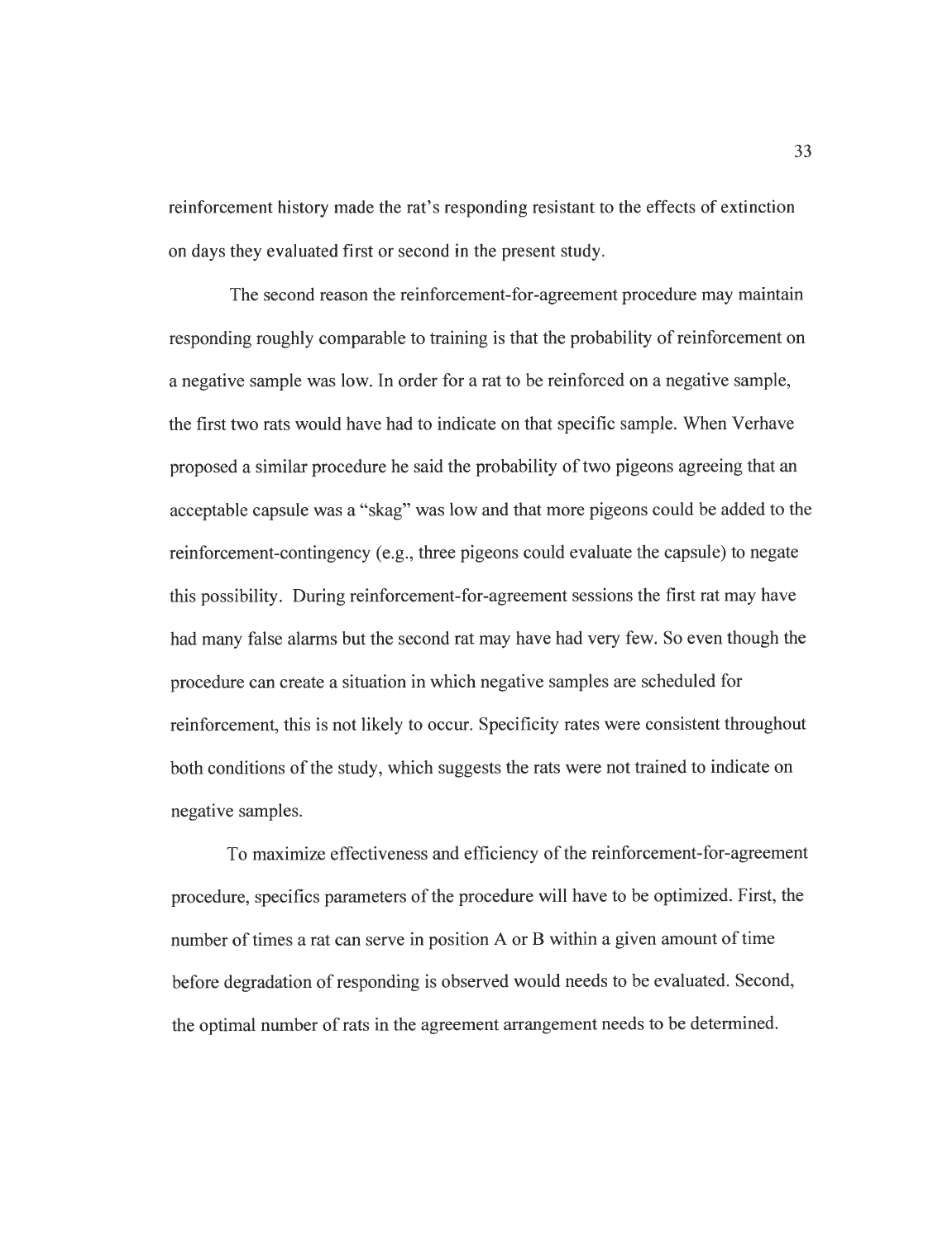Given the slight decrease in sensitivity during the reinforcement for agreement condition, it may be beneficial to add a third rat to the reinforcement for agreement procedure. That is, three rats would evaluate samples under extinction and would all have to indicate on a given sample for it to be scheduled for reinforcement for the following rats. This would, in theory, decrease the probability of negative samples being identified as positive and the occurrence of rats being reinforced on negative samples.

Given these preliminary results it is possible the reinforcement for agreement procedure could be used operationally to identify individuals with TB. This would be especially useful in areas (e.g., rural communities, prisons) in which FM or other methods are unavailable or too expensive. If at least two or three rats indicated a sample as positive it could be presumed that the individual was TB positive and treatment could start, or these samples could be further analyzed with FM or other methods. A cost-benefit analysis could determine if this was an effective system in identifying patients and providing treatment without the use of established diagnostic methods.

One limitation of the present study is the variability in sensitivity rates across sessions. The literature on discrimination learning clearly indicates that the intensity of the stimuli that animals are initially trained to identify affects their subsequent performance (e.g., Catania, 2006). Animals trained to emit an indication response to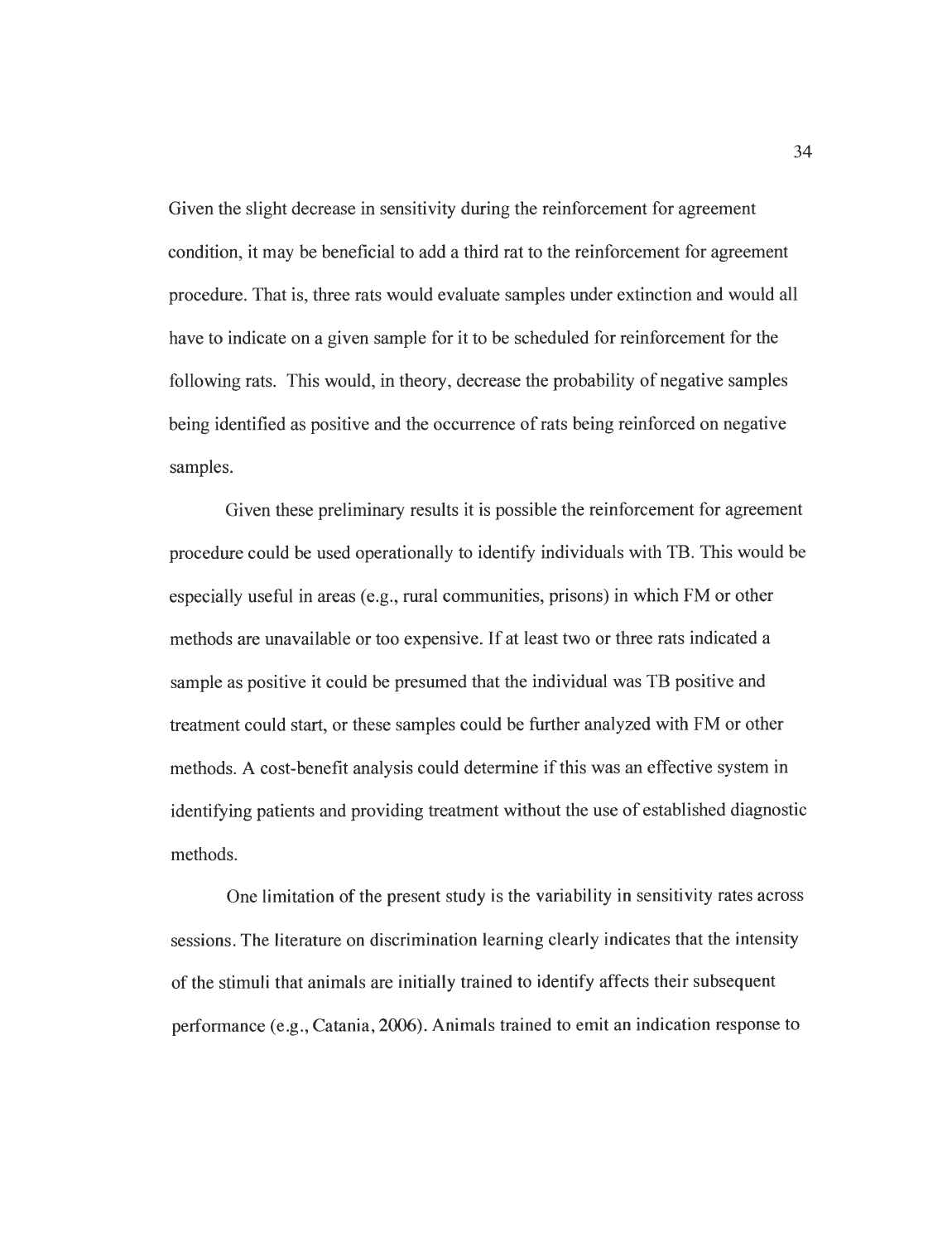low intensity stimuli subsequently emit the response to low-intensity stimuli that are ignored by animals given similar training but to higher intensity stimuli. TB-positive samples are assigned by microscopists to one of four categories, (AFB; a few bacilli, +1, +2, and +3), depending on the number of bacilli present in the sample. It is easiest for microscopists to identify samples as positive when a large number of bacilli are present. The majority of positive sputum samples that APOPO receives from the DOTS centers are rated as  $+2$  or  $+3$ . These samples are used as reinforcement samples during APOPO's training. Because most of the training samples contain a relatively high concentration of **M. tuberculosis** the rats are trained primary on highintensity stimuli. This may limit their ability to indicate on low-intensity stimuli (i.e., samples containing low levels of M. **Tuberculosis).** The variability in responding within conditions and across the study may reflect the rat's training history with high intensity samples. Given that scheduled reinforcement samples are usually  $+2$  or  $+3$ the rats may less reliably make an indication response on AFB and +1 samples. The missed samples within the study may reflect this. APOPO is currently training rats on low concentrations samples to improve sensitivity and specificity rates. However, the rats used in the current study had an extensive history identifying high-intensity samples before this change was made and it may be reflected in these results.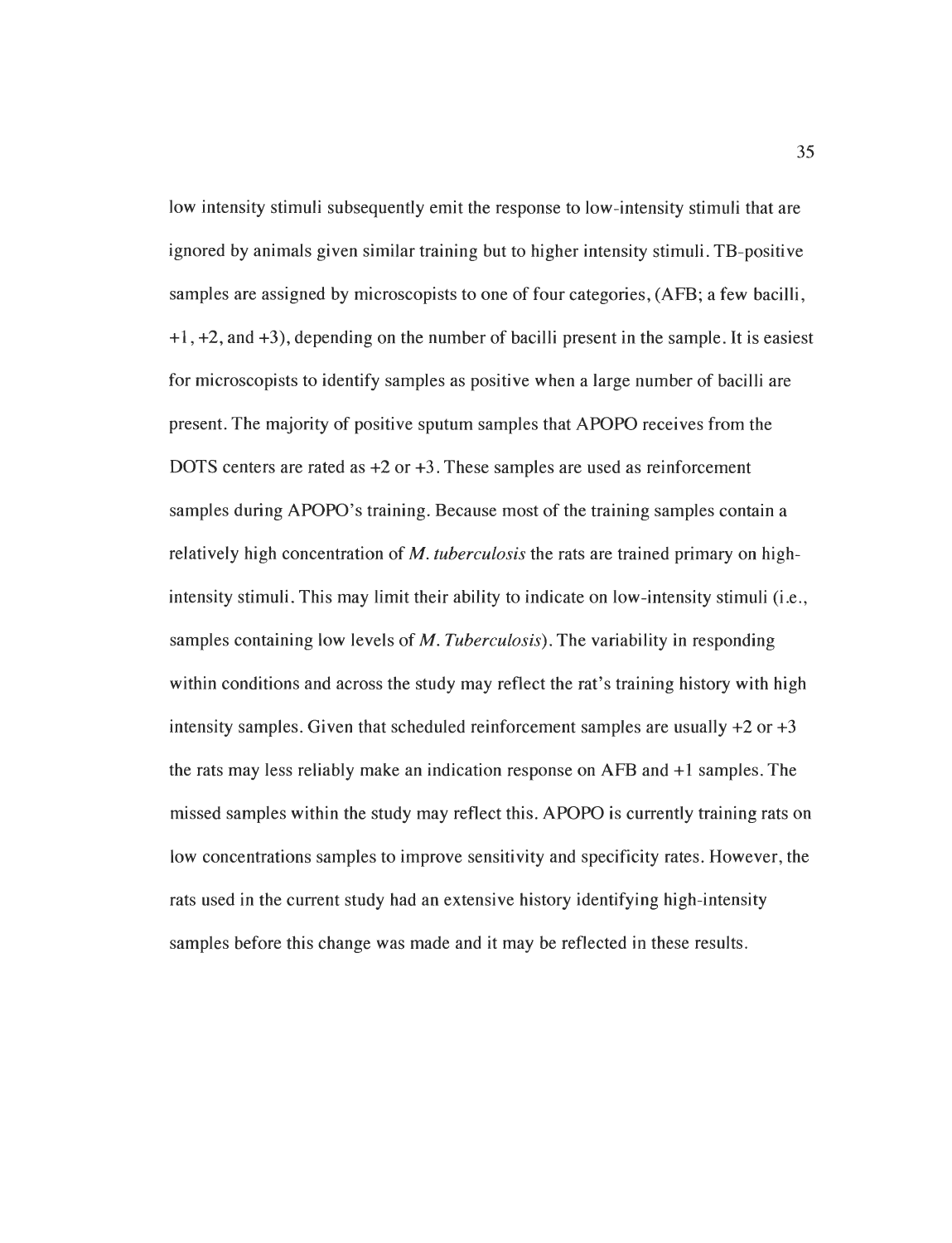

*RE: IACUC APPROVAL Evaluation of the Efficacy of a Rat Agreement Based Reinforcement Procedure*

This letter affirms that Kate LaLonde's thesis entitled 'Evaluation of the Efficacy of a Rat Agreement Based Reinforcement Procedure project has been approved by the APOPO's<br>Institutional Animal Care and Use Committee. The Institutional Animal Use Protocol Number is<br>2013-02. Specifically, the IACUC has reviewed technical, scientific, ethical, and legal merit and recommends the project for commencement.

The care and use of animals, specifically 6 giant African pouched Rats (*Cricetomys*<br>g*ambianus*) will be conducted in accordance with the US National Research Council's 1996 Guide<br>for the Care and Use of Laboratory Animal

*Or. Rhodes Makundi*

*Director, Pest Management Centre Chairman, APOPO IACUC Sokoine University of Agriculture Morogoro Tanzania*



vzw apopo<br>Groenenborgerlaan 171<br>2020 Antwerpen<br>Mobile + 32 476 345 791<br>Fax+ 32 3 265 34 74<br>RPR Antwerpen 0464 019 195

#### Tanzania

*Sokome University of Aonculture PO Bo« 3078 Morogoro Tel -255 23 260 06 35 Fix\* 255 23 260 06 36*

*FORTIS BANK 001 3870650 38 IIANBE24 0013 8706 5038 SWIFT OEBABEBB*

www.apopo.org *apopo@apopo.org*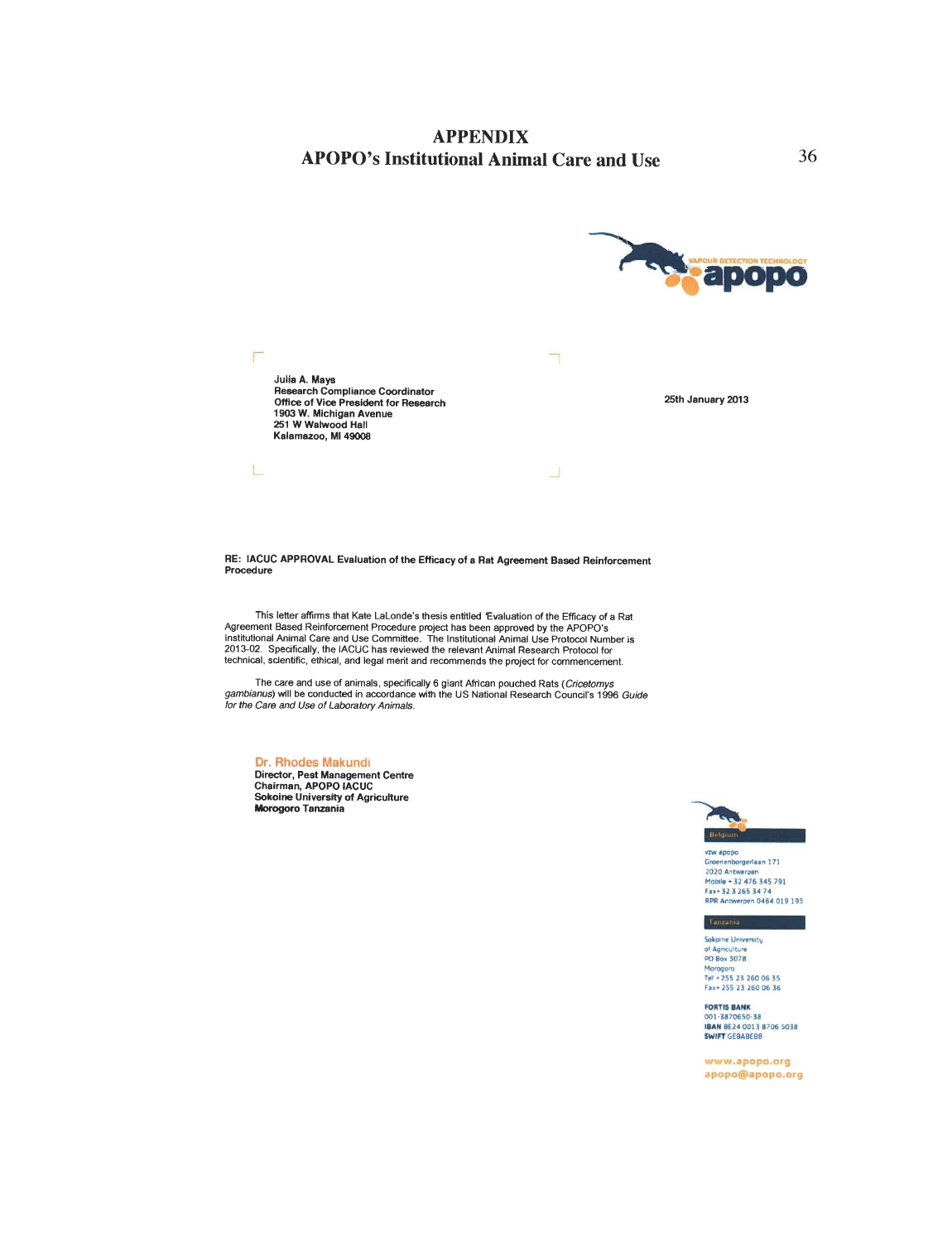#### *BIBLIOGRAPHY*

- Catania, C. A.,(2006). Learning, Interim Fourth Edition. Upper Saddle River, New Jersey: Prentice Hall.
- Cooper, J. O., Heron, T. E., & Heward, W. L. (2007). Applied Behavioral Analysis: Second Edition. Upper Saddle River, New Jersey: Merrill Prentice-Hall.
- Green, D. M., & Swets, J. A. (1966). Signal Detection Theory and Psychophysics, New York: Wiley.
- Grow, L. L, Kelley, M. E, Roane, H.S, & Shillingsburg, M.A. (2008). Utility of extinction-induced response variability for the selection of mands. *Journal of* **Applied Behavior Analysis, 4,** 15-2.
- Iverson, I. H., & Lattal, K. A. (1991a). The Experimental Analysis of Behavior: Part 1. Amsterdam: Elsevier.
- Iverson, I. H., & Lattal, K. A. (1991b). The Experimental Analysis of Behavior: Part 2. Amsterdam: Elsevier.
- Keller, F. S., & Schoenfeld, W. N. (1950). Principles of Psychology. New York: Appleton-Century-Crofts.
- Nolan, R., Weinstein, S., & Weinstein, C.(1978). Electroencephalographic studies of specifically-conditioned explosives detecting rats. In: Proceedings of the New Concepts Symposium and Workshop on Detecting and Identification of Explosives, 201-205.
- Mahoney, A., Weetjens, B. J., Cox, C, Beyene, N., Mgode, G., Jubitana,M., Kuipers, D., Kazwala, R., Mfinanga, G. S., Durgin, A., & Poling, A. (2011). Using giant African pouched rats to detect tuberculosis in human sputum samples: 2010 findings. **The Pan AfricanMedicalJournal, 9,** 28-31.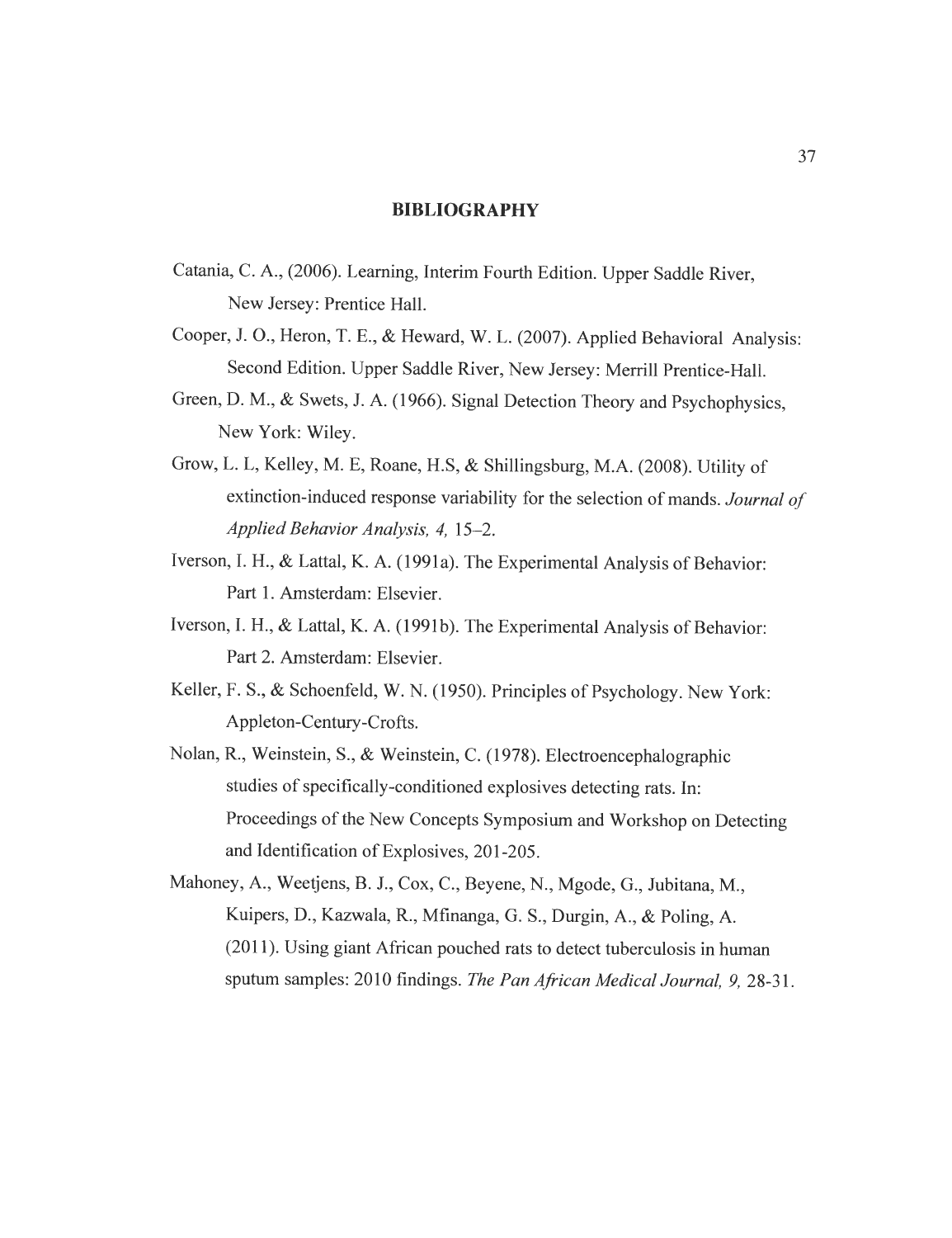- Mahoney, A., Durgin, A., Poling, A., Weetjens, B., Cox, C, & Tewelde, T. G. (2012). Mine detection rats: Effects of repeated extinction on detection accuracy. Journal of ERW and Mine Action, 16, 61-64.
- Mendelson, M. (2007). Diagnosing tuberculosis in HIV-infected patients: Challenges and future prospects. **British Medical Bulletin, 81,** 149-165.
- Morgan, D., L., & Lee, K. (1996). Extinction-induced response variability in humans. **Psychological Record, 46,** 145-159.
- Nevin, J. A. (1988). Behavioral momentum and the partial reinforcement effect. **Psychological Bulletin, 103,** 44-56.
- Poling, A., Weetjens, B., Cox, C, Beyence, N., Durgin, A., & Mahoney, A. (2011). Tuberculosis detection by giant African pouched rats. **The Behavior Analyst, 34,** 47-54.
- Pryor. K. (2002). Getting started: Clicker Training for Dogs. Waltham, MA: Sunshine Books, Incorporated.
- Steingart, K. R., Ng, V. Henry, M., Hopewell, P. C, Ramsay, A., Cunningham, J., Urbanczik, R., Perkins, M. D., Aziz, M. A., & Pai, M. (2006). Sputum processing methods to improve the sensitivity of smear microscopy for tuberculosis: A systematic review. **TheLancet Infectious Disease, 6,** 664- 674.
- The Anti-Persoonsmijnen Ontmijnende Product (APOPO) (2012). Annual Report 2010. Retrieved from http://www.apopo.org/en/about-apopo/press.
- Van Deun A. (2004). What is the role of mycobacterial culture in diagnosis and case definition? In: Toman's tuberculosis: Case detection, treatment, and monitoring- questions and answers. Second Edition. Geneva: World Health Organization, 35–43.
- Verhagen, L. M., Kapinga, R., & van Rosmalen-Jooijens, K. A. W. L. (2010). Factors underlying diagnostic delay in tuberculosis patients in a rural area in